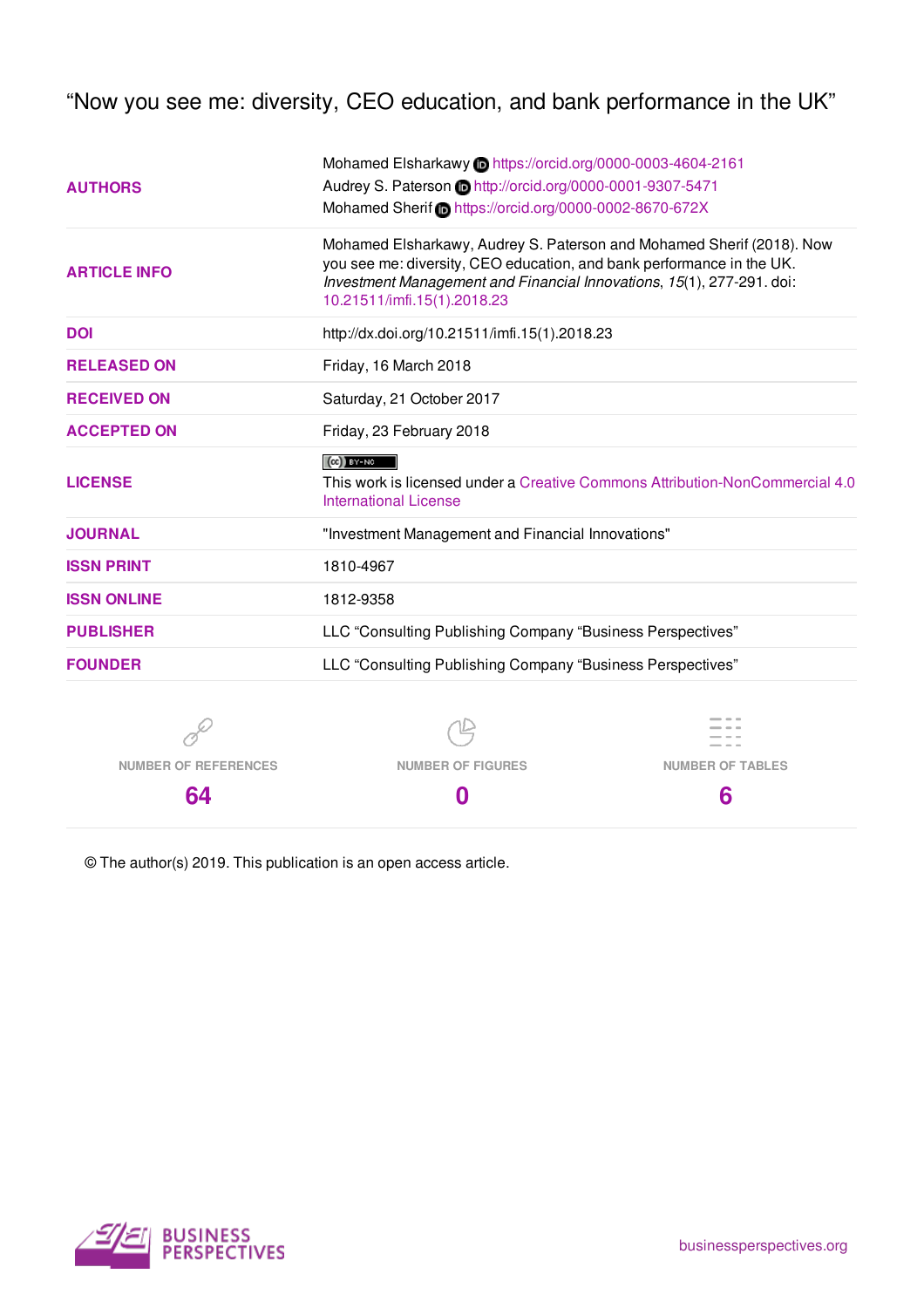

**BUSINESS PERSPECTIVES**



LLC "СPС "Business Perspectives" Hryhorii Skovoroda lane, 10, Sumy, 40022, Ukraine

www.businessperspectives.org

**Received on:** 21<sup>st</sup> of October, 2017<br>**Accepted on:** 23<sup>rd</sup> of February, 2018

© Mohamed Elsharkawy, Audrey S. Paterson, Mohamed Sherif, 2018

Mohamed Elsharkawy, M.Sc., Accountancy, Economics and Finance Department, School of Social Sciences (SoSS), Heriot-Watt University, Edinburgh, UK; Business Administration Department, Faculty of Commerce, Cairo University, Cairo, Egypt.

Audrey S. Paterson, Ph.D., Accountancy, Economics and Finance Department, School of Social Sciences (SoSS), Heriot-Watt University, Edinburgh, UK.

Mohamed Sherif, Ph.D., Accountancy, Economics and Finance Department, School of Social Sciences (SoSS), Heriot – Watt University, Edinburgh, UK.



This is an Open Access article, distributed under the terms of the Creative Commons Attribution-Non-Commercial 4.0 International license, which permits re-use, distribution, and reproduction, provided the materials aren't used for commercial purposes and the original work is properly cited.

**Mohamed Elsharkawy** (Egypt & UK), **Audrey S. Paterson** (UK), **Mohamed Sherif** (UK)

# Now you see me: diversity, CEO EDUCATION, AND BANK performance in the UK

# **Abstract**

This paper investigates the impact of board diversity and CEO educational background on bank performance. Based on a sample of 54 UK publicly listed banks over the period 2005–2015, we examine the relationship of both static and dynamic modelling frameworks, which controls for individual specific effects and potential sources of endogeneity. The study reports a positive but insignificant relationship between CEO education and bank performance, and a positive significant association between gender diversity and bank performance. It further denotes a negative and significant impact of nationality diversity on bank performance. Our findings provide empirical support for the significance of the association between board diversity and firm performance. Our study also provides support for theories concerned with how corporate governance differs in financial institutions.

#### **Keywords**

corporate governance, board diversity, CEO education, UK banks **JEL Classification** G01, G20, G21, G30

# **Accepted on:** 23rd of February, 2018 **INTRODUCTION**

In the new global economy, corporate governance has become a key issue for financial institutions. However, the global financial crisis caused losses and closures for a massive number of financial firms with the large part of the blame being directed at the governance of these institutions. This led governments worldwide to pay attention to the importance of governance for financial services providers and banks in particular (Garcia-Meca et al., 2015). The bank board is an essential part of corponrate governance, which has a vital role in determining the bank's financial behavior and reactions to complex situations. Moreover, other stakeholders do not have the board's ability to impose the proper and effective governance in banks (Levine, 2004). Prior studies have considered board diversity to be one of the major issues among board characteristics that affect financial firms decisions and investments (Oxelheim & Randoy, 2003; Veltrop et al., 2015). In addition, educational background seems to be a fundamental asset of a new CEO in the appointment decision for a bank or other financial firm (King et al., 2016).

Indeed, Levine (2004) attributed the complicated governance system in banks to the ambiguous nature of banks, and a number of factors such as the quality of supervision, regulation level, bank environment, and the nature of banks' assets (Adams & Mehran, 2003; Macey & O'Hara, 2016; Sherif & Anwar, 2016). For example, Bai and Elyasiani (2013) claim that the traditional governance standards of the non-financial institutions are no longer reliable when applied in the banking system, which has different stability requirements. This motivates us to investigate the effect of CEO educational background and the effect of gender and nationality diversity on bank financial performance. Our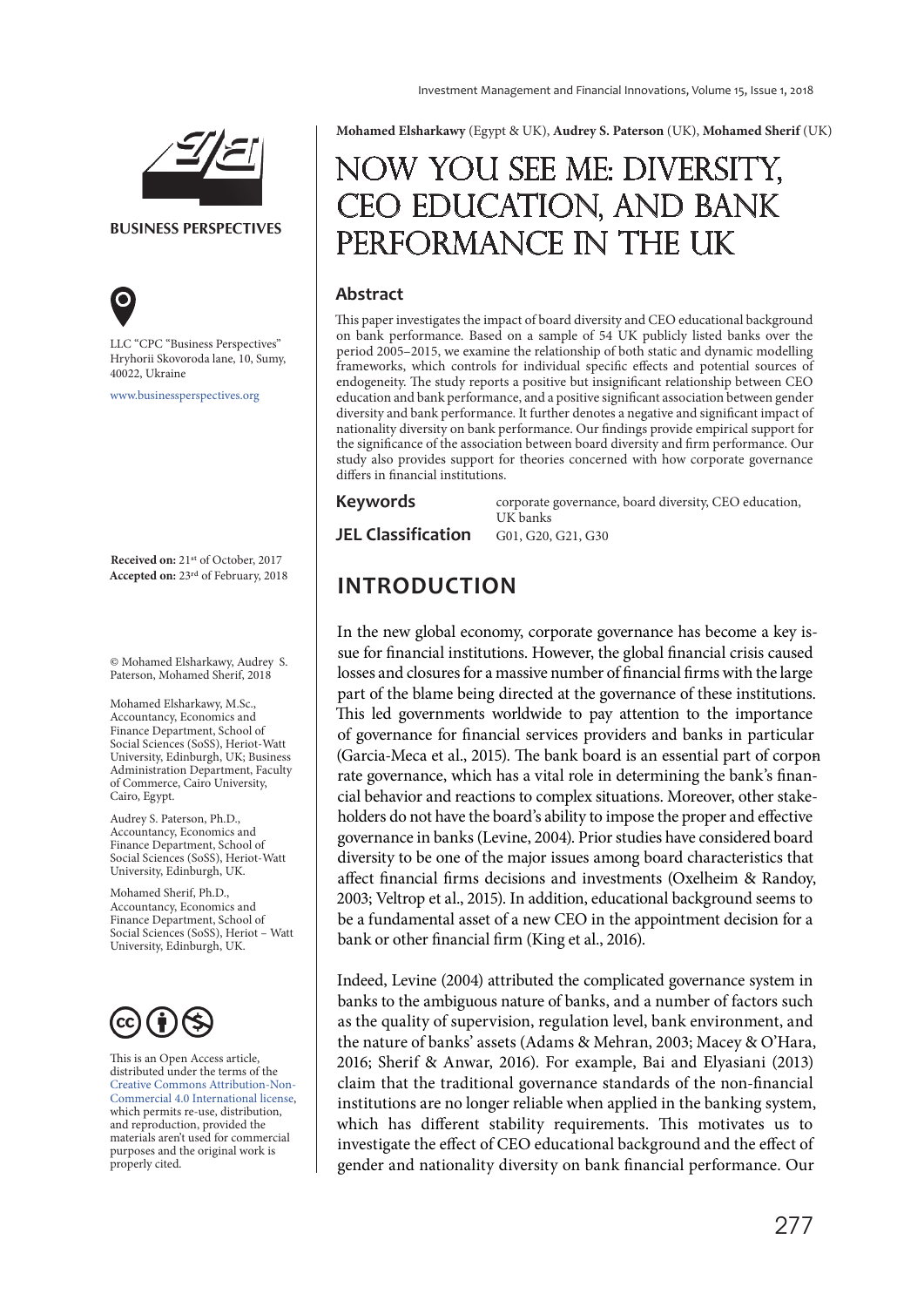research is unique because much less is known about how banks should be managed inside the board room, which is not common in the literature. One of the reasons also to study UK banks is justified by the high percentage of female representation in listed companies in contrast to many jurisdictions (Sherif & Anwar, 2016; Shehata et al., 2017).

This paper has several contributions to the literature. First, it provides direct evidence on the relationship between board diversity and firm performance within the UK banks and provides more insights to research concerned with how financial institutions should be managed. In addition, it has been noticed that the financial sector would benefit from further studies that focus on increasing the efficiency of monitoring and enhancement of financial firms' governance. Second, the banks' different characteristics and the banking environment make it more interesting to study the effect of the diversity on the Board of Directors (BoD) and CEO educational backgrounds in the UK banks. To the best of the authors' knowledge, this study is the first to examine the relationship between bank performance, CEO education, and nationality diversity on the BoD in the UK.

The study findings suggest a significant positive association between gender diversity on BoD and bank's performance, an insignificant impact of the foreign members on the BoD and bank's performance, and a positive significant impact of CEO's business education on the financial performance of banks. Therefore, this study makes a major contribution to research on bank governance by demonstrating how different constituents of bank boards can affect the performance of the bank and recommending governments and policymakers to pay more attention to board members and CEOs education in order to guarantee a strong financial system.

In this research, the authors aim to provide answers to several questions. First, does it matter to have gender diversity in the boardroom of UK banks? Second, do foreign directors meet board's expectations in the UK banks? Third, does it matter to invest more in board member's education? Finally, do the results vary when using more than one performance measure?

The remainder of the paper includes an analytical review for the previous studies in the first section, details on the models and methods in the second section, data and empirical findings in the third section, summary and conclusion in the last section.

# **1. THEORETICAL BACKGROUND**

As previously mentioned in the introduction, a significant number of financial firms collapsed or just survived by their governments' intervention because of the 2007–2008 global financial crisis (Erkens et al., 2012; Sherif & Anwar, 2016). Although some firms were affected much more than others, such failure required political interventions from governments of the affected economies all over the world (Taylor, 2009). This led the Basel Committee with its responsibility toward banking supervision to emphasize the importance of understanding how banks should be managed inside the board room and promoting corporate governance in banks (Garcia-Meca et al., 2015). Underpinning this, a robust governance system

increases monitoring efficiency and guarantees a trusted financial system with a good reputation, which aids the whole country's economic development (Basel Committee, 2010). Consequently, the Board of Directors (BoD) must perform various functions such as providing information to subordinates, engage managers in monitoring and controlling, link the organization to the external surrounding environment and monitor compliance with legalities from rules and regulations (Garcia-Meca et al., 2015).

A large body of theory from economics, resource dependence, human behavior and social psychology provides deep understanding to the relationship between firm's performance and board of director's functions (Carter et al., 2010). For example, agency theory (Jensen & Meckling, 1976), is cone-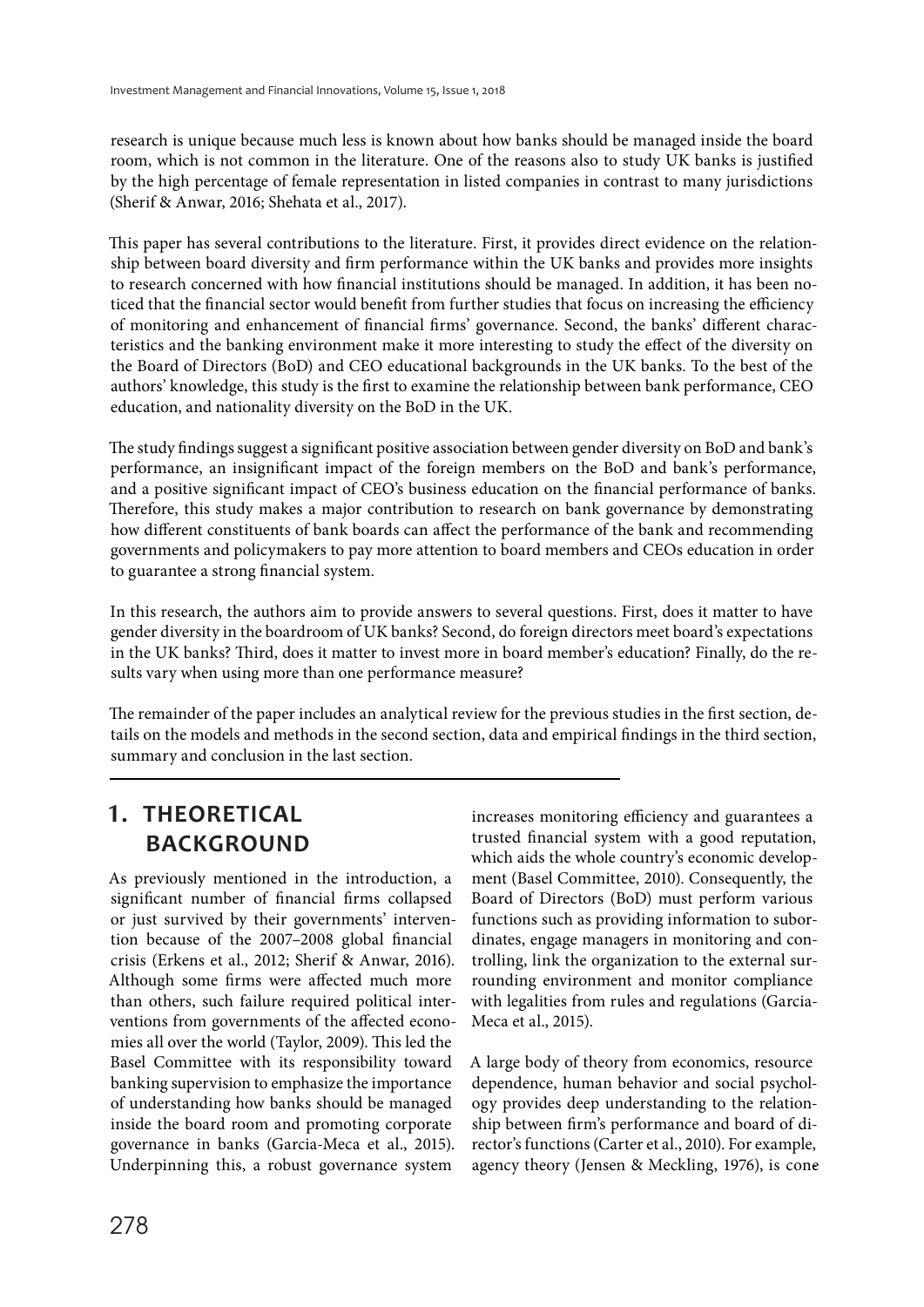sidered as a branch of financial economics that is mainly premised on the latent conflict between management and owners. This conflict emphasizes our need for a strong governance mechanism to monitor and control firm's activities (Wagana, 2016). Carter et al. (2003) also imply that, having members with varied skills and experiences in a well-balanced diverse board can help in achieving better monitoring for manager's performance. Moreover, the proper balance of boards (comprised of representations from different backgrounds) prevents individuals and groups with common special interests from dominating the process on the making and taking of decisions. Conversely, Carter et al. (2010) argue that although agency theory supports the importance of board diversity in increasing and improving the board's independence, it does not contend a robust support for the relationship between board diversity and a firm's financial outcome compared to other theories such as resource dependence theory.

Corporations are not separate entities but exist in an environment which is linked to and reacts with the surrounding opportunities and threats. Resource dependence theory (Salancik & Pfeffer, 1978) argues that organizations should gain the benefit of available resources from information and expertise in the environment and gain support from important groups or organizations in the external context. Lawal (2012) also claims creating a firm legitimacy in the environment from building communication channels is of importance to the firm.

In this context, Hillman et al. (2002) consider board of directors as vital part of the organizational resources for each firm through using their external networks and individual relationships to attract important needed resources, which helps the firm to compete. Additionally, a well-diversified board can assist firms in gaining different information and wider exposure to the environment from suppliers, customers, policymakers, as well as social groups and competitors. Moreover, it reduces the transaction costs that firms may bear in accessing such information. Subsequently, under resource dependence theory, firms with diverse board members are expected to have superior performance.

With regard to human capital theory, it has been reported that the person's experience, skills and education shape his character, affect his decisionmaking process and can be used to generate benefits for an organization (Becker, 1964). The existence of different genders and nationalities within the board leads to unique human capital, which is expected to affect the firm performance (Nielsen & Huse, 2010b). However, Terjesen et al. (2009) contend that, although women on BoD have the same level of qualifications as men in terms of education they are less likely to gain experience faster due to tokenism that may exist on the board and hinder women's contributions.

Under the theory of human capital and consistent with contingency theory (Fiedler, 1964) the effect of board diversity on the firm is positive or negative according to the type of firm and time circumstances. Consistently, social psychological theory claims that differences in gender, nationalities and education provide a diversified stock of skills, information, and opinions, which add value to the critical thinking and decisionmaking on one hand, but can also lead to more time-consuming conflict, which negatively affects the effectiveness on the other (Campbell & Minguez-Vera, 2008). While Westphal and Milton (2000) believe, divergent thinking may be encouraged due to having different groups in the board room. Social psychological theory thus views board diversity has both positive and negative impacts on firm performance. Indeed, the relationship between CEO education, diversity on BoD and firms' performance has attracted the attention of scholars to investigate the nature of the association between these variables and how this affects policymakers when making decisions regarding hiring a CEO or the acquisition of a new board member.

# 1.1. CEO education

One of the key corporate board roles is to select a superior Chief Executive Officer (CEO) with outstanding capabilities. In this regard, CEO ability is considered a combination of sensible characteristics such as previous work experience, career reputation history and education; non-observable characteristics such as leadership ability, acquiring board members and shareholders trust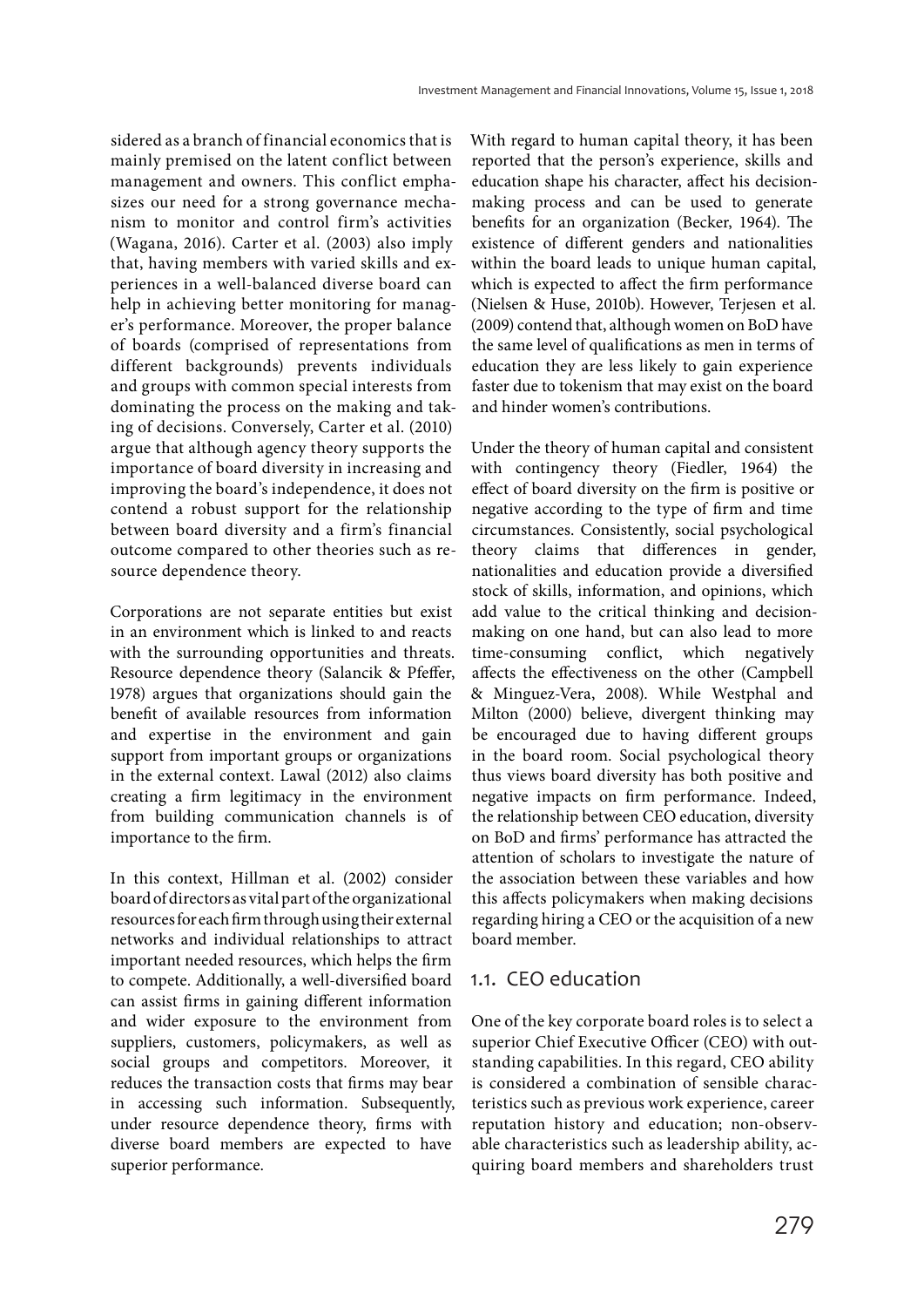and teambuilding skills. However, measuring the non-quantifiable characteristics and skills of CEOs empirically is a major challenge (Falato et al., 2015). A measurable and objective charactere istic such as education is expected to play a vital role when hiring the CEO, especially when the stock market reacts positively to the companies that appoint CEOs with stronger educational backgrounds (Bhagat et al., 2010). In addition to education being an important factor in the CEOs hiring process, those with advanced degrees are also expected to have higher compensation treatment compared to their peers with less advanced educational credentials (Graham et al., 2012). In this line, Falato et al. (2015) document reliable evidence of payment for CEO educational credentials, reporting a positive effect of CEO with more advanced education on the company performance. Further, Miller et al. (2015) argue that CEO skills are dependent on the nature of academic qualifications, which vary in accordance to quality and level of the awarding educational institution.

However, the empirical evidence regarding CEO education is not yet consistent. For example, Gottesman and Morey (2010) found no association between firm performance and CEO educational background. Moreover, a wave of studies argue that a firm's outstanding performance is a reflection of the company position and CEO qualification not education (see for example, Beber & Fabbri, 2012; Gottesman & Morey, 2010). Interestingly, these findings are contradictory to some recent studies that prove a positive association between CEO education and corporate performance. For example, Jalbert et al. (2002) indicate that CEOs without a college degree can earn more profits than those CEO's holding degrees. Similarly, Gottesman and Morey (2010) claim no relationship between CEO's educational background and firm's financial performance.

In another study, Barker and Mueller (2002) renport that younger CEO's with advanced science education, such as engineering, are more likely to invest much money in research and development, implying that the educational background affects CEO's investment decisions. However, they also report an insignificant relationship between advanced degrees such as MBA or PhD

and firm performance. With regards to CEOs with MBA degree, they are less likely to engage in risky decisions, as risk-taking skills are found to be related to age more than the level of manager education (King et al., 2016). In adedition, executives with PhD degrees are also associated with low portfolio risk in comparison to others (Barker & Mueller, 2002; Berger et al., 2014). Conversely, Beber and Fabbri (2012) indicate that firms with a CEO that holds an MBA degree and has less prior work experience, is shown to speculate more due to CEO's overconfidence. King et al. (2016) support education and its impact on CEOs' performance implying that banks led by CEOs with higher MBA scores are more likely to achieve better levels of bank profitability compared statistically to banks headed by CEOs without a MBA degree. Nevertheless, in the risk context, CEOs with an MBA make riskier and innovative decisions to secure superior bank performance.

To conclude, two empirically proven suggestions exist; one supports the view that education delivers skills that enable CEOs to manage banks, make proper decisions in complex situations, and to achieve better outcomes. The other suggests that there is no significant evidence on the impact of CEO education level or quality on bank financial performance. Indeed, mixed evidences for the impact of CEO education on firm performance are found. Due to this conflict a null hypothesis is identified as follows:

# H1: CEO educational background has no impact on the bank performance.

# 1.2. Board diversity

Increasingly, the composition of the board of directors in terms of nationality and gender diversity have become critical issues for policymakers in many countries. Here, some governments have established sets of rule guidelines for board diversity, however, it is not obvious how and whether these guidelines or policies will achieve the desired outcomes (Garcia-Meca et al., 2015). In this study, therefore, the authors bridge this gap and provide insights to policymakers through investigating the impact of diversity among members in the board room.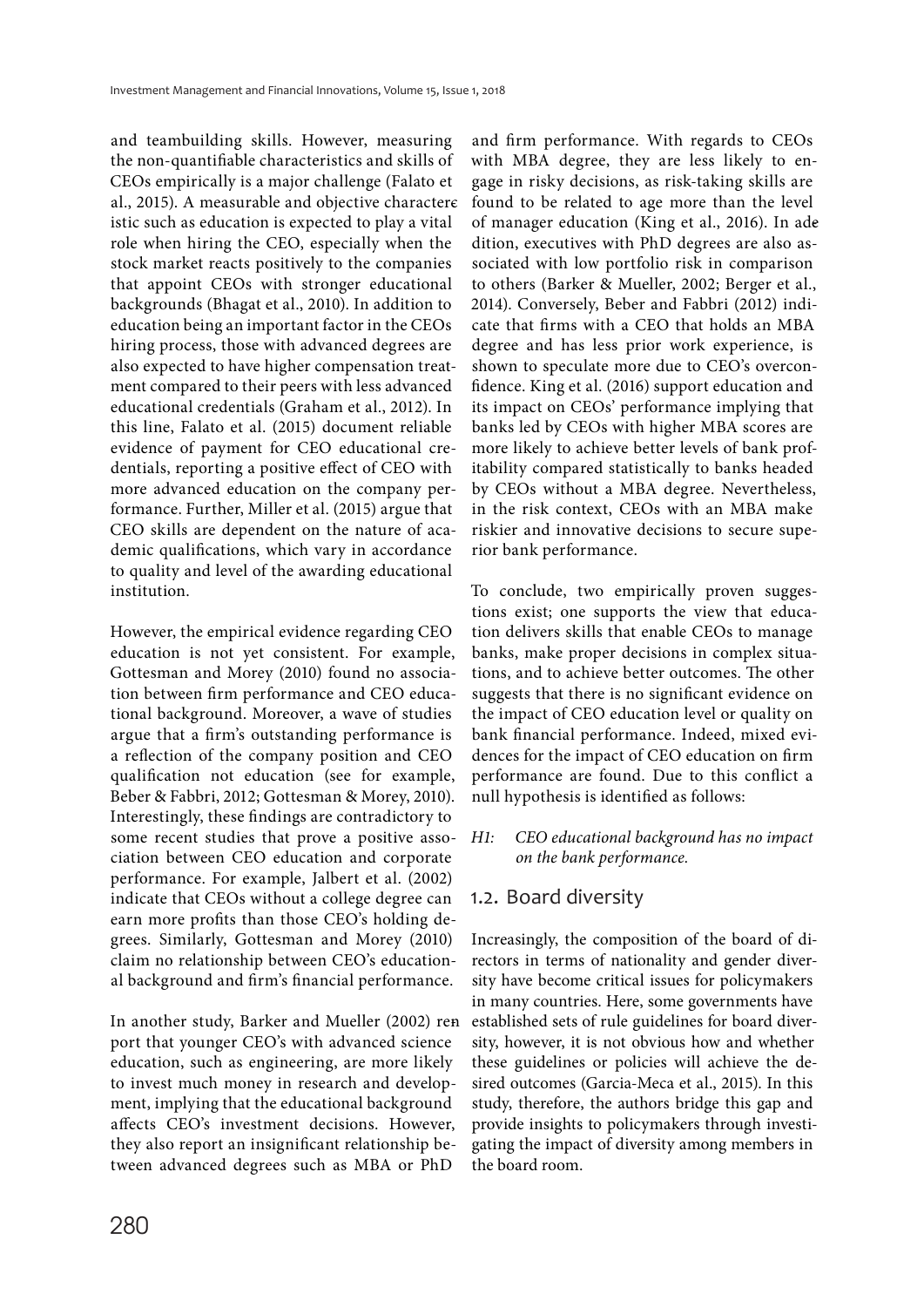### *1.2.1. Gender diversity*

Gender diversity and bank performance have blurred and indecisive relationship that makes this topic subject to future research. Prior research suggests a positive association between the two factors; however, another strand of research plainly find the opposite or conclude no evidence on the relationship between both of them.

In this line, Zelechowski and Bilimoria (2004) find that, although women as board directors have sufficient managerial and human skills, good communications, rules and regulations awareness, and public relations skills, they are not well represented in board rooms compared to men. Furthermore, Upadhyay and Zeng (2014) demonstrate that female members on the board present different points of view in board discussions, which help in promoting the board decisions in a more transparent information environment due to diversity. Elsewhere, Dezso and Ross (2012) report that having women in the top level of management improves the performance of firms that have an innovation-focused strategy, indicating that it is important for a firm to take the social and informational benefits of different genders into consideration. Similarly, Nielsen and Huse (2010a) find that women have a positive effect on increasing the board development activities and decreasing the level of conflict, which helps in maintaining a strong strategic control.

With regard to the risk perspective, Hutchinson et al. (2015) support that greater gender diversity reduces firm excessive risk and improves financial performance. The higher the proportion of women in top management jobs, the higher the firm's financial performance (Smith et al., 2006). This is supported by Liu et al. (2014) who document that boards with three female directors or more strongly affect firm performance more than those with two or less female directors. Additionally, they provide evidence of Chinese regulators that female directors have more legal control. Elsewhere, Minguez and Campbell (2007) suggest that investors do not punish Spanish firms for acquiring female board members, calming that such gender diversity helps in generating economic gains. In contrast, other research reported a negative association between corporate

performance and gender diversity on the BoD. For example, Haslam et al. (2010, p. 22), who claim that companies, where the majority of directors are women, found weak performance, which leads to a devaluation of companies by investors. In another study, Adams and Ferreira (2009) find that firms with high diversity level among their boards are more likely to pay more incentives, have more board meetings, and suffer from the negative operating performance.

Smith et al. (2006) indicate that the higher performance associated with the significant presentation of women in Danish companies is due to their qualifications rather than their gender. Similarly, Carter et al. (2010) report an insignificant relationship between gender diversity and US firm performance implying that ethnic and gender diversity should be considered as key endogenous factors. Likewise, Marinova et al. (2016) report an insignificant relation between firm performance and board diversity. Gregory-Smith et al. (2014) also find no evidence for the idea that higher percentage of females on BoD can affect the UK corporate performance. Similarly, Brammer et al. (2007) suggest that gender diversity on BoD is less possibly to affect the performance of UK companies.

Equiped with the above review, it is evident that such studies have relied on a cross-sectional analysis, which limits the outcome of analyzing the relationship between firm performance and diversity on the BoD. Reflecting on the previous studies in this area, it is evident that further examination of the relationship between board gender diversity and bank performance is necessary as each of these studies present mixed findings. As such our second hypothesis considers:

### H2: Gender diversity has no impact on the bank performance.

### *1.2.2. National diversity*

The nationality of directors is another element of board diversity that requires consideration. While some prior studies report no evidence or a negative impact of a foreign director as a board member, a few other studies support that spreading the idea of businesses' internationalization highlights the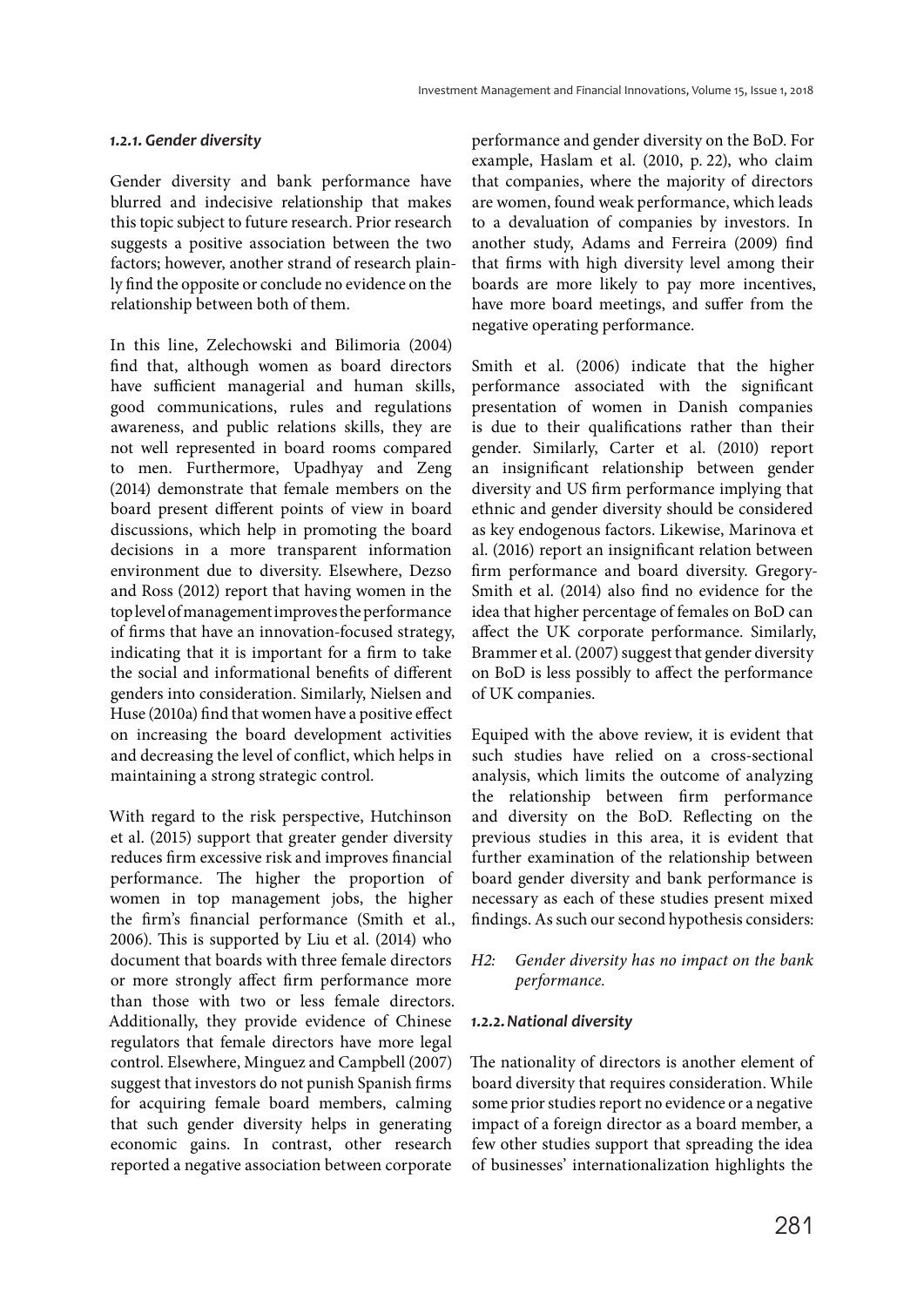need for directors with key knowledge and international communications, which aids the networking of the firm in other countries. For example, Carpenter et al. (2001) provide evidence of international CEOs producing outstanding performance in the USA. Furthermore, diversity on boards is argued to help in increasing the pool of active foreign investors and reduce the number of domestic shareholders. This arguably improves firm performance through efficient utilization of capital and productive labor (Fogel et al., 2013).

Examining firm size, industry type, and board size, Carter et al. (2003) find a significant posi $\theta$ tive relationship between the presence of foreigners and ethnic minorities on board of directors. Likewise, Oxelheim and Randy (2003) indicate that importing outsider board members can enhance the international orientation of firms listed in Sweden or Norway. Additionally, they argue that foreign members have a positive impact on exchange-traded firms. Elsewhere, the work of Choi et al. (2007) using a sample of 457 firms, also indicates that foreign directors have a significant positive effect on the firm performance in Korea.

Moreover, some studies on board diversity conclude that foreign directors are less likely to have affiliations from gaining shareholders or consultation. This is because a foreigner board member faces a significant closed domestic network with low experience, which makes it difficult for him/ her to add significant contributions to board decisions. Additionally, conflicts between foreign and domestic members affect decision speed and communication in the board room (Ruigrok et al., 2007). Similarly, Masulis et al. (2012) highlight that foreign directors are not familiar enough with national laws and regulations, and normal domestic management methods, implying that foreign board members have significant weak performance. In contrast, they also highlight that the stock market has a negative reaction toward the announcement of a foreign independent director appointment. Indeed, the work of Douma et al. (2006) indicates that the overrated performance of foreign directors is considered a justification for the reported negative relationship between foreign directors and Indian firms' Tobin's Q and ROA. This leads to our third hypothesis:

### H3: Nationality diversity has no impact on the bank performance.

Finally, a number of studies support the contention that nationality plays an important role in bank performance (Carpenter et al., 2001; Fogel et al., 2013; Oxelheim & Randoy, 2003). In contrast, Douma et al. (2006), Ruigrok et al. (2007), and Masulis et al. (2012) report a negative effect of different nationalities between board members on the firm performance. Accordingly, with conflicting empirical evidence, it is difficult to determine the impact of foreigners on the bank board.

Another strand of previous research found that gender diversity has a positive effect on corporate performance (Bart & McQueen, 2013; Campbell & Mnguez-Vera, 2008; Garcia-Meca et al., 2015; Hutchinson et al., 2015; Liu et al., 2014; Zelechowski & Bilimoria, 2004). However, another group of studies found a negative effect of gender diversity on the firm performance (Adams & Ferreira, 2009; Smith et al., 2006). For example, Carter et al. (2010), Gregory-Smith et al. (2014), Marinova et al. (2016) found no association between gender diversity on the BoD and corporate financial performance. Such contradicting results motivate us to investigate the impact of gender diversity on banks.

Furthermore, although education is considered as a key factor that affects board member decisions and participation in the board room (Bhagat et al., 2010; Falato et al., 2015; Graham et al., 2012; King et al., 2016; Miller et al., 2015), the empirical evidence on board education is not yet to consistent or comprehensive. While recent studies document a positive association between CEO education and corporate performance, other research found no relationship between firm performance and CEO educational background. They claimed that a firm's outstanding performance is a reflection of the company position and CEO qualification rather than education (Barker & Mueller, 2002; Beber & Fabbri, 2012; Gottesman & Morey, 2010; Jalbert et al., 2002). Consequently, there are two contradicting findings that provide different empirical evidences regarding the influence of CEO educational background on the firm's performance. This, indeed makes discovering, understanding, and analyzing the relationship between level, quality, and type of education, and bank performance a more stimulating topic.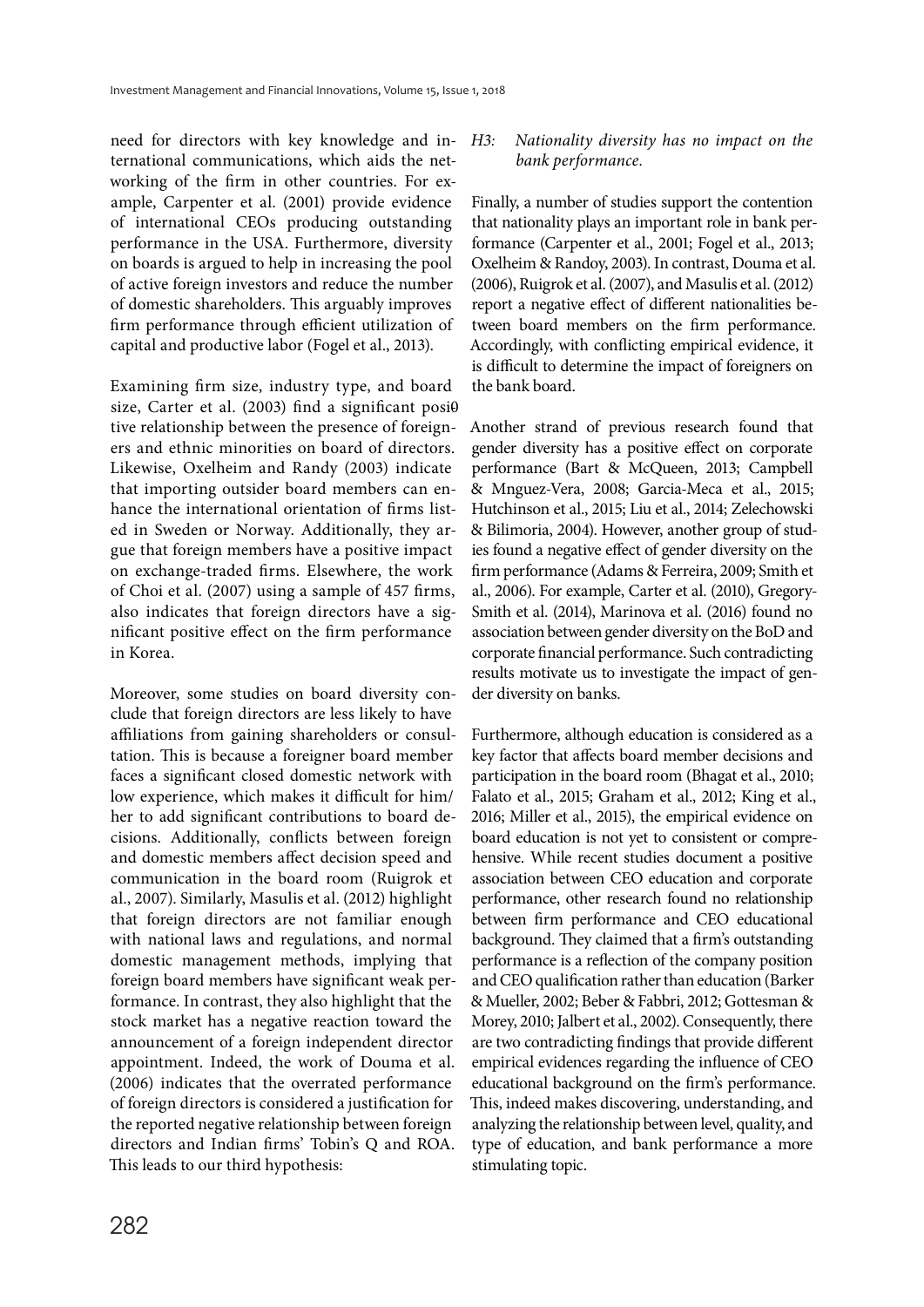# **2. MODELS AND METHODOLOGY**

The analysis in this study is based on the employed regression model, which has the following functional form:

$$
BKPF = \begin{bmatrix} \alpha + \beta \cdot GEN_{it} + \beta \cdot NAT_{it} + \beta \cdot EDU_{it} + \\ + \beta \cdot COT_{it} \left( lnTA_{it} + ETA_{it} + FC_{it} \right) + \varepsilon_{it} \end{bmatrix}, \quad (1)
$$

where *i* is the bank ID number (1-56), *t* denotes the time period (2005–2015); BKPF refers to the bank performance measures used in the study which should be one of TQ, ROAA, ROAE, NIM. GEN is the gender diversity variable, which represents the females' proportion on the BoD. NAT refers to the Nationality diversity measure, which denotes the percentage of foreigners in the board room for each bank in each given year. EDU is a dummy variable, equals 1 when the bank's CEO has a business educational background and 0 if the CEO is coming from non-business educational background. CONT refers to the study control variables, which are total equity to total assets ratio, bank size measured by the *ln* of total assets, and financial crisis.

Our study illustrates how employing a variety of methodologies can affect the empirical results that are used to analyze banks performance. A pooled regression is firstly estimated in which neither the unobservable heterogeneity nor the endogeneity of board diversity and CEO education is firstly considered. The Ordinary Least Square (OLS) is simply used to estimate the pooled model. OLS is more applicable if there is no existence for time or individual firm-specific effects, but if they exist, then the unobserved effects of time or individual specific effects are accommodated by using a panel data technique (Boulouta, 2013; Fogel et al., 2013). In panel data, there are the static and the dynamic models. Clark and Linzer (2015) suggested that the independent variables are fixed and do not change over time under the fixed effect model, whilst the independent variables are assumed to be random and vary over time in the random effect model, and the independent variable and the effect units are uncorrelated. Moreover, the study estimates the dynamic data model to overcome the static model assumption denoting that all independent variables are exogenous (Adams & Mehran, 2012).

# **3. DATA AND EMPIRICAL FINDINGS**

#### 3.1. Data

The sample used in this study consists of 535 observations for the publicly listed banks in the UK. Annual panel data are adopted and span the period 2005–2015. The bank assets, equity, and the financial measures were obtained from Bank Scope database and annual reports, while board diversity (gender and nationality diversity) data were drawn from Fame, Bank Scope, and Boardex databases. CEO education data were mainly obtained from Boardex database. The initial sample comprises the whole population, but due to data availability, only banks with detailed data on each bank CEO educational background and the percentage of females and foreign directors for each year are selected.

Alternative market and accounting based ratios are used to measure bank performance, namely Tobin's Q (TQ), Return on Average Assets (ROAA), Return on Average Equity (ROAE), and Net Interest Margin (NIM). For board diversity measurements, the female proportion (GEN) on BoD is used to find the impact of female members on the bank performance, while for nationality diversity, the foreign directors' effect on banks performance is measured using the foreigners' proportion among the board members (NAT). The control variables include bank size represented in total assets (lnTA), the percentage of bank equity to total assets (ETA), and financial crisis (FC) as a dummy variable which equals 1 during the years of crisis and 0 otherwise.

# 3.2. Empirical findings

### *3.2.1. Descriptive statistics and correlation matrix*

Our analysis begins with reporting the descriptive statistics. Table 1 reports the summary statistics for all data during the study period. The marketbased variable Tobin's Q (TQ) is primary used as a measure of bank performance. The mean of Tobin's Q of our sample is 0.598 which is less than 1.05 the average TQ of Adams and Mehran (2012) study. It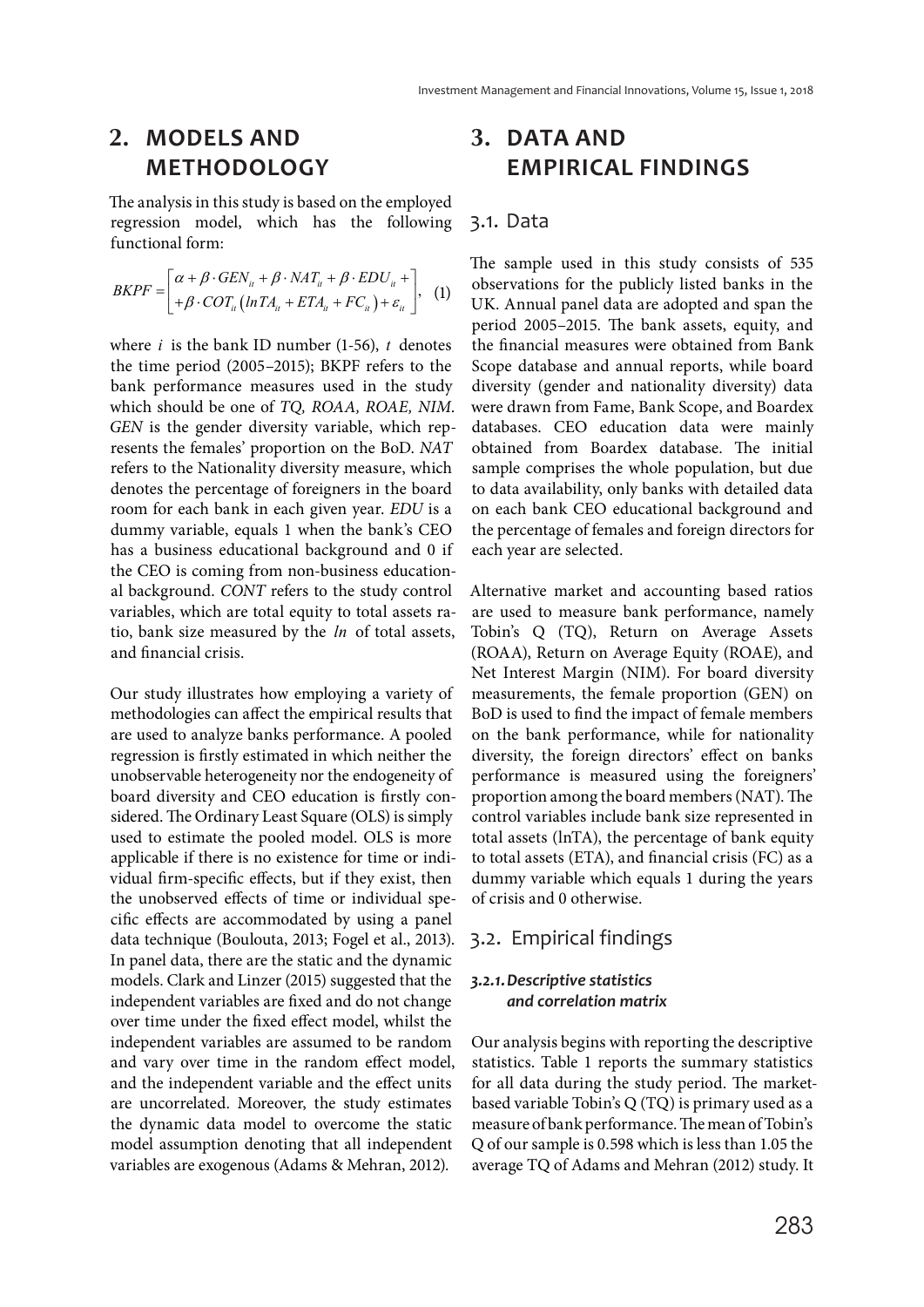is lower also than Garcia-Meca et al. (2015) and Pathan and Fa's (2013) work where both reported 1.1 as TQ mean in their studies. For accountingbased performance measurements, our findings report higher mean values for ROAA, ROAE, and NIM compared to previous studies. However, for foreign directors and female representation on the board Garcia-Meca et al. (2015) report reduced averages compared to our study. While Liang et al. (2013) reported 0.11 as a mean value for the females' proportion on the BoD, which is closer to our result, they also reported a very low percentage (0.06) for foreign directors in Chinese banks.

Table 1 represents the correlation between the dependent and independent variables. Notably, this correlation matrix shows that there are significant relationships between the majority of the selected variables of the study and the performance measurements. Any multicollinearity among the performance measures (dependent variables) does not affect our results simply because four different models are employed; one for each different measure.

More specifically, it is clear there are negative relationships between the existence of foreign directors and all measures except NIM, these results are consistent with previous studies. However, this Table 1 also shows the positive correlation between having female directors inside the board and all bank performance measures. The bank size (total assets) is negatively correlated with three out of four performance measures which are in line with Adams and Mehran (2012). For CEO's educational background, it is found that a significant positive correlation with banks TQ, ROAA, and NIM, while an insignificant association with the bank ROAE is found. This matrix also reports a negative relationship between the foreign directors' percentage and the CEOs with business educational background among the board of directors, implying CEOs with a good level of experience in business studies prefer to deal with English directors from the UK than foreign directors. It is also shown that the CEO with business education can easily work with female directors, but this is an insignificant finding.

| Table 1. Summary statistics and cross-correlation |  |
|---------------------------------------------------|--|
|                                                   |  |

| Variable                     |            | Mean       |          | Std. dev.                                 | Min.         |           | Max.        |             | N          |
|------------------------------|------------|------------|----------|-------------------------------------------|--------------|-----------|-------------|-------------|------------|
| <b>Performance measures:</b> |            |            |          |                                           |              |           |             |             |            |
| TQ                           |            | 0.598      |          | 0.385                                     | 0.01<br>3.05 |           |             | 495         |            |
| <b>ROAA</b>                  |            | 5.108      |          | 11.422                                    | $-49.2$      |           | 48.18       |             | 535        |
| <b>ROAE</b>                  |            | 10.429     |          | 15.484                                    | $-65.820$    |           | 58.84       |             | 535        |
| NIM                          |            | 5.756      |          | 26.213                                    | $-80$        |           | 300         |             | 527        |
|                              |            |            |          | <b>Board diversity and CEO education:</b> |              |           |             |             |            |
| NAT                          |            | 0.205      |          | 0.223                                     | $\Omega$     |           | 0.878       |             | 594        |
| GEN                          |            | 0.173      |          | 0.107                                     | O            |           | 0.429       |             | 594        |
| EDU                          |            | 0.722      |          | 0.448                                     | $\Omega$     |           |             |             | 594        |
|                              |            |            |          | <b>Control variables:</b>                 |              |           |             |             |            |
| In TA                        |            | 14.185     |          | 2.774                                     | 10.008       |           | 21.599      |             | 535        |
| ETA                          |            | 56.692     |          | 37.003                                    | .930         |           | 100         |             | 535        |
| FC.                          |            | .182       |          | .386                                      | $\Omega$     |           |             |             | 594        |
|                              |            |            |          |                                           |              |           |             |             |            |
| <b>Variables</b>             | <b>NAT</b> | <b>GEN</b> | EDU      | <b>InTA</b>                               | <b>ETA</b>   | <b>TQ</b> | <b>ROAA</b> | <b>ROAE</b> | <b>NIM</b> |
| NAT                          | 1.000      |            |          |                                           |              |           |             |             |            |
| <b>GEN</b>                   | 0.029      | 1.000      |          |                                           |              |           |             |             |            |
| EDU                          | $-0.401$   | 0.023      | 1.000    |                                           |              |           |             |             |            |
| InTA                         | 0.420      | 0.249      | $-0.463$ | 1.000                                     |              |           |             |             |            |
| <b>ETA</b>                   | $-0.537$   | $-0.074$   | 0.435    | $-0.697$                                  | 1.000        |           |             |             |            |
| TQ                           | $-0.430$   | 0.013      | 0.430    | $-0.605$                                  | 0.651        | 1.000     |             |             |            |
| <b>ROAA</b>                  | $-0.169$   | $-0.000$   | 0.124    | $-0.160$                                  | 0.248        | 0.302     | 1.000       |             |            |
| <b>ROAE</b>                  | $-0.002$   | 0.030      | 0.027    | 0.012                                     | $-0.123$     | 0.166     | 0.833       | 1.000       |            |
| NIM                          | 0.096      | 0.039      | 0.134    | $-0.160$                                  | 0.007        | 0.203     | 0.033       | 0.078       | 1.000      |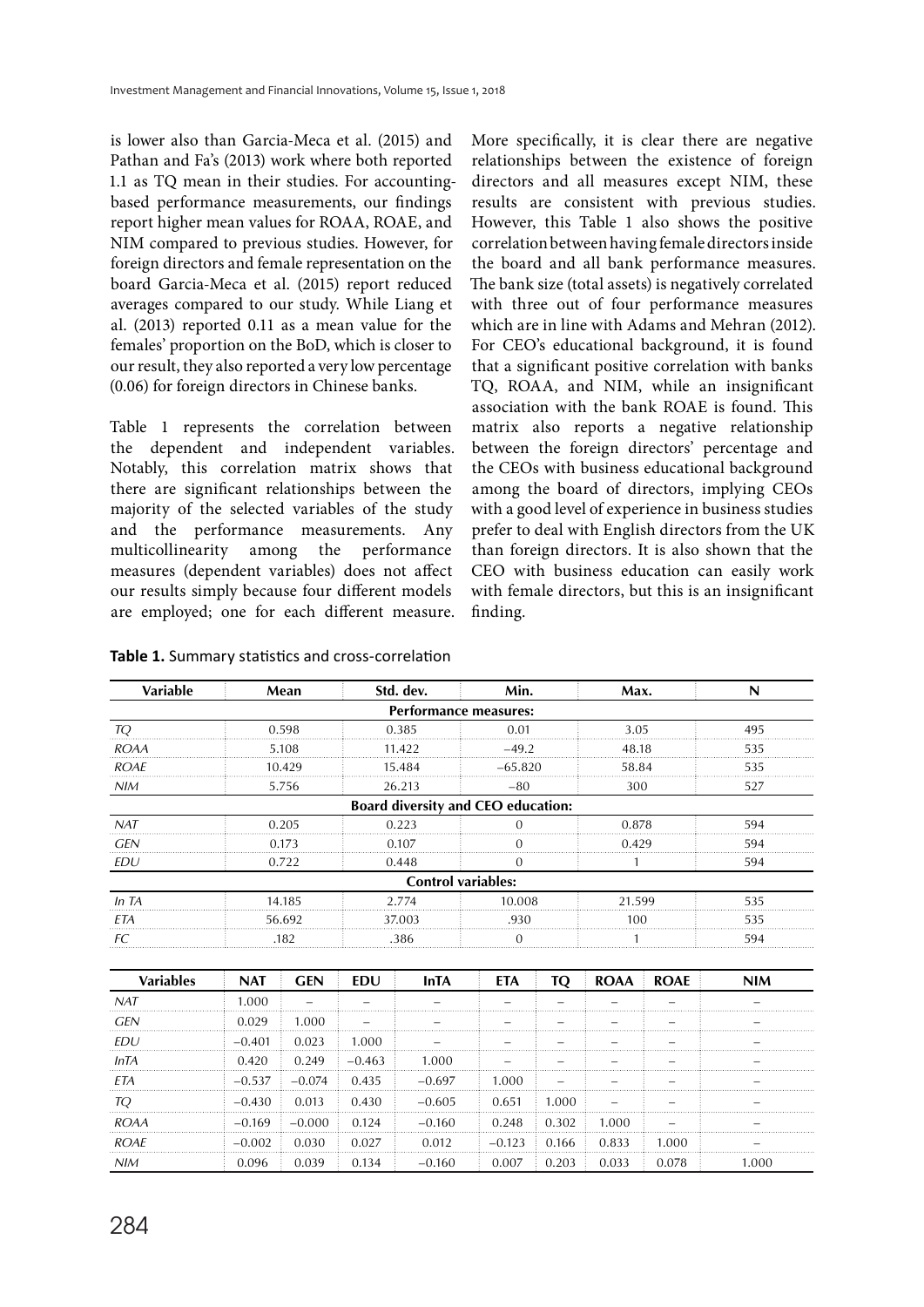#### *3.2.2. OLS and panel data models estimates*

Table 2 shows the pooled OLS estimates results which explain the role of gender and nationality diversity and CEO educational background on banks performance (Tobin's Q, ROAA, ROAE, and NIM). The females' percentage on the BoD has positive impact on all performance measures, but it has the highest significance level (0.01 level of significance) at TQ ( $β = 0.879$ ), this is consistent with Garcia-Meca et al. (2015), who found that female directors have remarkable performance and can enhance the board decisions. Although the proportion of female representation is positively correlated to ROAA ( $\beta\beta$  = 5:387) and ROAE ( $\beta$  = 5:496), it is insignificant, but it significantly affects (at .05 level of significance) the bank NIM ( $\beta$  = 21:42). These results are in line with Dezso and Ross (2012), Hutchinson et al. (2015), Liu et al. (2014), and Upadhyay and Zeng (2014) who emphasized how having female directors on the BoD is important and reported the positive impact of their efforts on the corporate performance. These results are consistent with Salancik and Pfeffer's (1978) resource dependency theory and by supporting the argument that different directors with different perspectives are considered as valuable resources for any organization. However, these results are contradicting with Haslam et al. (2010), Smith et al. (2006) who suggest more focus on women qualification; not just being women. Likewise, Adams and Ferreira (2009) found a negative effect of mandating the gender proportion on US firms board and the performance of these firms.

From Table 2, the findings depict a negative significant association between TQ and ROAA and the foreign directors' percentage on the BoD. Although different significance levels are maintained, the highest one (at 0.05 significance level) assigned with TQ (β = 0:300), indicates that foreign directors on the BoD negatively affect banks performance in the UK, which is in line with Garcia-Meca et al. (2015) who also reported a negative effect of foreign minorities in different markets. Berger et al. (2014), and Gottesman and Morey (2010) also suggest that foreign board members are less likely to outperform other national members. In addition, our results contrast with Oxelheim and Randoy (2003), who support that maintaining different nationalities within the board may enhance firm performance.

It is important for board members and directors to enhance their business education level, which will increase their chance to be nominated or selected for a CEO position. These results prove that appointing a CEO with a business educational background has a positive significant impact on the bank's TQ ( $\beta = 0:101$ ) and NIM ( $\beta = 8:978$ ). Although the other accounting-based measures ROAA and ROAE report an insignificant effect of CEO education on bank performance, they show a positive relationship between the both variables. Our results are consistent with the evidence of Falato et al. (2015) in supporting higher pay for CEO with high business educational credentials and the argument of Gottesman and Morey (2010) who reported no association between CEO education and firm financial performance. Regarding the control variables, it is clear that the bank size has a negative relationship with the firm performance represented in TQ, ROAA, and NIM which is confirming the results of Adams and Mehran's (2012) study. This also supports the argument that a large portion of the bank assets is allocated for loans which increases the firm's risk. As such the significant negative relationship between bank assets and its market performance represented in TQ ( $β = 0:0464$ ) could be logically accepted. In contrast, the accounting-based measure of performance ROAA reports a positive but insignificant relationship with the bank size which partially agrees with Garcia-Meca et al. (2015) who reported a positive but significant effect of bank size on its ROAA. Thus, the financial crisis has a significant negative effect on bank performance under all measures, which is in line with previous studies that measured the impact of financial crisis on firms performance.

To enhance the study results the robust OLS regression is applied using a new control variable, bank equity, which is a widely used control variable in various empirical studies that investigate the effect of board characteristics on corporate performance such as Adams and Mehran (2012)'s work and Pathan and Faff (2013). The results in Table 3 demonstrate that the females' proportion on the BoD still has a significant positive association with bank market-based performance (TQ). The relationship between the foreign directors' percentage and bank performance is also found to be negative but insignif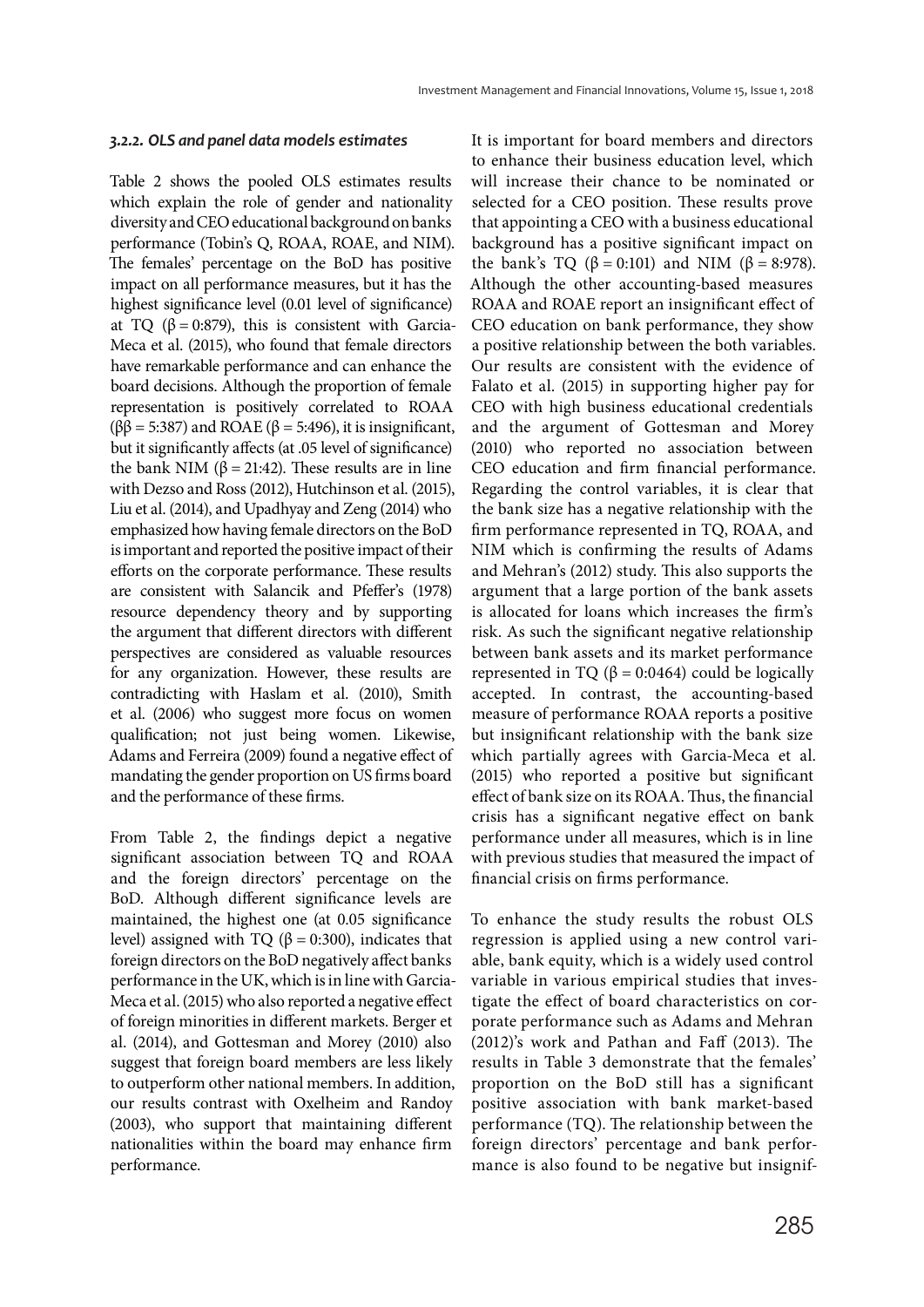Investment Management and Financial Innovations, Volume 15, Issue 1, 2018

| Variable   | (Model 1)   | Model 21<br>ROAA | (Model 3)<br><b>ROAF</b> | NIM         |
|------------|-------------|------------------|--------------------------|-------------|
| GEN        | $0.879***$  | 5.387            | 5.496                    | 21.420*     |
| <b>NAT</b> | $-0.300***$ | $-6.236*$        | 0.186                    | 33.010***   |
| FDU.       | $0.101**$   | 0.735            | 1.530                    | 8.978**     |
| InTA       | $-0.074***$ | $-0.480*$        | 0.091                    | $-2.185***$ |
|            | $-0.112***$ | $-8.368***$      | $-10.890***$             | $-1.304$    |
| $-cons$    | 1 487***    | 13 120***        | 8.950*                   | $20.410**$  |
|            | 0.473       | 0.112            | 0.067                    | 0.077       |

**Table 2.** OLS model estimates

Notes: p-values in parentheses \*\*\*0.01, \*\*0.05, \*0.1.

icant. CEO educational background affects the bank performance significantly and positively as represented in TQ (0.0779) and NIM (9.603). There are no changes while measuring the effect of the financial crisis on bank performance, as the results are still reporting a significant negative effect of the financial crisis on both market and accounting-based performance measures. The new control variable, bank equity, appears to have a significant positive effect on both TQ and ROAA and a negative effect on ROAE, which is statistically logical when the total equity increases and the return remains the same or does not increase with the same level of total equity, this will reflect a reduction of banks ROAE.

To control for heterogeneity across banks, an alternative technique is employed in the form of fixed and random effects of panel data regression as laid out in Table 4, according to Hausman test  $(p = 0.2197)$ , the random effects model is applied. They present less significant results implying that although there is a positive impact of gender diversity and CEO education on bank performance, they are no longer highly correlated relationships except for the significant positive effect of gender diversity on bank NIM (at .05 significance level) under the fixed effect model. Regarding the foreign directors, a negative but insignificant relationship between the foreign directors' percentage and the performance measures except NIM is evident, which comes in line with Fogel et al. (2013), Carpenter et al. (2001) and Carter et al. (2003). However, the financial crisis period shows a significant negative relationship with the UK listed banks performance proving that the global financial downturn has a negative effect also on the UK. Likewise, bank size still has a negative significant relationship with banks performance under the random effect model, which supports the previous results of the OLS model. The relationship between the ETA and bank financial performance is positive but insignificant under the FE model and significant under the RE model except with ROAE as previously shown.

| Variable   | (Model 1)  | (Model 2)<br>ROAA | (Model 3)<br>ROAF | NIM         |
|------------|------------|-------------------|-------------------|-------------|
| <b>GFN</b> | $0.758***$ | 3.051             | 9.802             | $26.14**$   |
| <b>NAT</b> | $-0.133$   | 2.938             | 5.893             | $27.45*$    |
| FDU.       | $0.078**$  | 0.443             | 0.443             | $9.603***$  |
| InTA       | $0.046***$ | 0.0430            | $0.873*$          | $-3.186***$ |
| ETA        | $0.004***$ | $0.068***$        | $0.125***$        | $0.126**$   |
| FC         | $0.105***$ | $8.211***$        | $11.180***$       | $-1.556$    |
| $-cons$    | $0.907***$ | 1.844             | 29.74***          | $41.57***$  |
|            |            | 0.131             |                   |             |

**Table 3.** Robust OLS model estimates

Notes: p-values in parentheses \*\*\*0.01, \*\*0.05, \*0.1.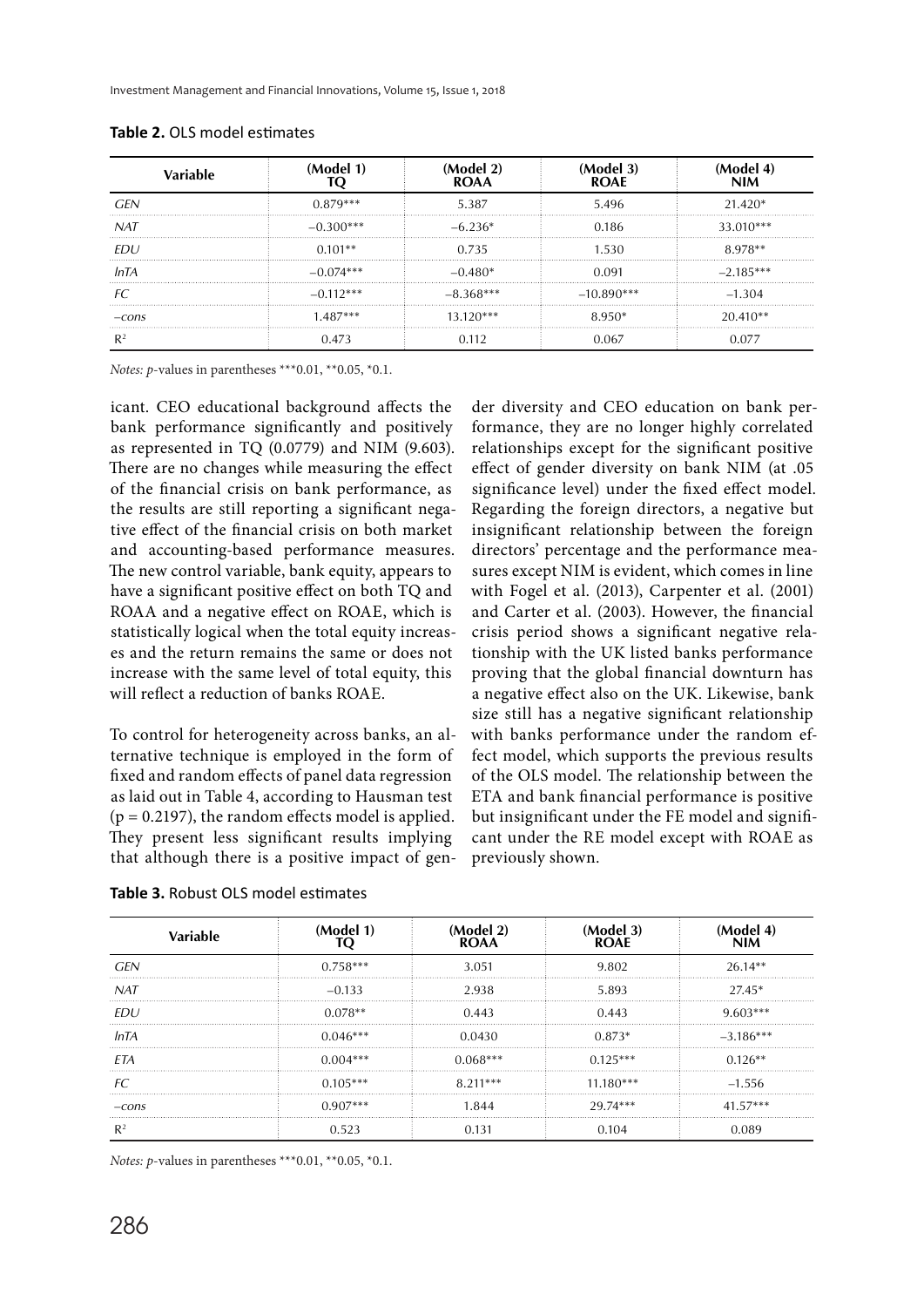|         |             | ROAA        | <b>ROAF</b> |          |
|---------|-------------|-------------|-------------|----------|
| GFI     | 0.180       | 3.051       | 9.437       | フス らら**  |
| NAT     | $-0.147$    | $-2.938$    | $-5.117$    | 58.43**  |
| EDU     | 0.137       | 0.443       | 2.166       | 10.80    |
| InTA    | -0.006      | 0.043       | $-0.758$    | $-1.857$ |
| FТA     | $0.006***$  |             | $-0.114***$ | 0.160    |
| FC      | $-0.096***$ | $-8.211***$ | $-11.16***$ |          |
| $-cons$ | በ 311       | 844         | $27.37***$  | ገ 704    |
|         | 0.413       |             |             |          |

#### **Table 4.** Random effect model estimates

Notes: p-values in parentheses \*\*\*0.01, \*\*0.05, \*0.1.

#### *3.2.3. Fama – MacBeth model*

To strengthen the results associated with OLS and the static panel data fixed and random effect model, Fama and MacBeth (1973) is employed as a robustness check of our findings. Similar results are provided in Table 6 to our previous analysis confirming the positive significant relationships between the proportion of females on the BoD and bank performance, as well as supporting the positive significant effect of the CEO educational background on bank performance in the UK. However, this test also reports a negative and insignificant association between foreign members on the board and the bank performance. Overall, it is found that a similar pattern of results confirming that additional tests can improve the statistical significance level and direction of the results.

### *3.2.4. Quantile regression*

To overcome the OLS drawbacks such as producing the conditional mean and specifying one estimate

**Table 5.** Fama – MacBeth model estimates

for the relationship between the bank performance measures and each independent variable (Hallock et al., 2010), the quantile regression model is em ployed to estimate different relations of board diversity variables and CEO education across the conditional distribution of performance measures (Sula, 2011).

Table 6 depicts estimates which are consistent with the previous models estimates. It shows a significant positive association between females' proportion on the BoD and bank performance measured by TQ and NIM. What stands out in the table is the negative significant relationship between percentage of women on BoD and the bank TQ, which confirms the robustness of our findings. Conversely, Table 7 provides a positive but insignificant impact of CEO education and bank performance. It is also shown that bank size has a negative significant impact on bank performance, bank equity plays a key role in improving the performance, and the financial crisis has its negative impact on the UK bank.

| Variable   | (Model 1)   | (Model 2)<br><b>ROAA</b> | (Model 3)<br><b>ROAF</b> | (Model 4)<br><b>NIM</b> |
|------------|-------------|--------------------------|--------------------------|-------------------------|
| GEN        | $0.722***$  | 3.189                    | 8.788                    | $25.10***$              |
| <b>NAT</b> | $-0.123$    | $-2.507$                 | $-4.584$                 | 20.90*                  |
| FDU        | $0.089**$   | 0.567                    | 2.442                    | $8.825***$              |
| InTA       | $-0.048***$ | $-0.007$                 | $-0.896*$                | $-2.939***$             |
| EΤA        | $0.004***$  | 0.065                    | $-0.128*$                | $-0.130***$             |
| $-cons$    | 0.900       | 0.978                    | 27.91***                 | $39.46***$              |
|            | በ 564       | በ 205                    | ngc                      | በ በ91                   |

Notes: p-values in parentheses \*\*\*0.01, \*\*0.05, \*0.1.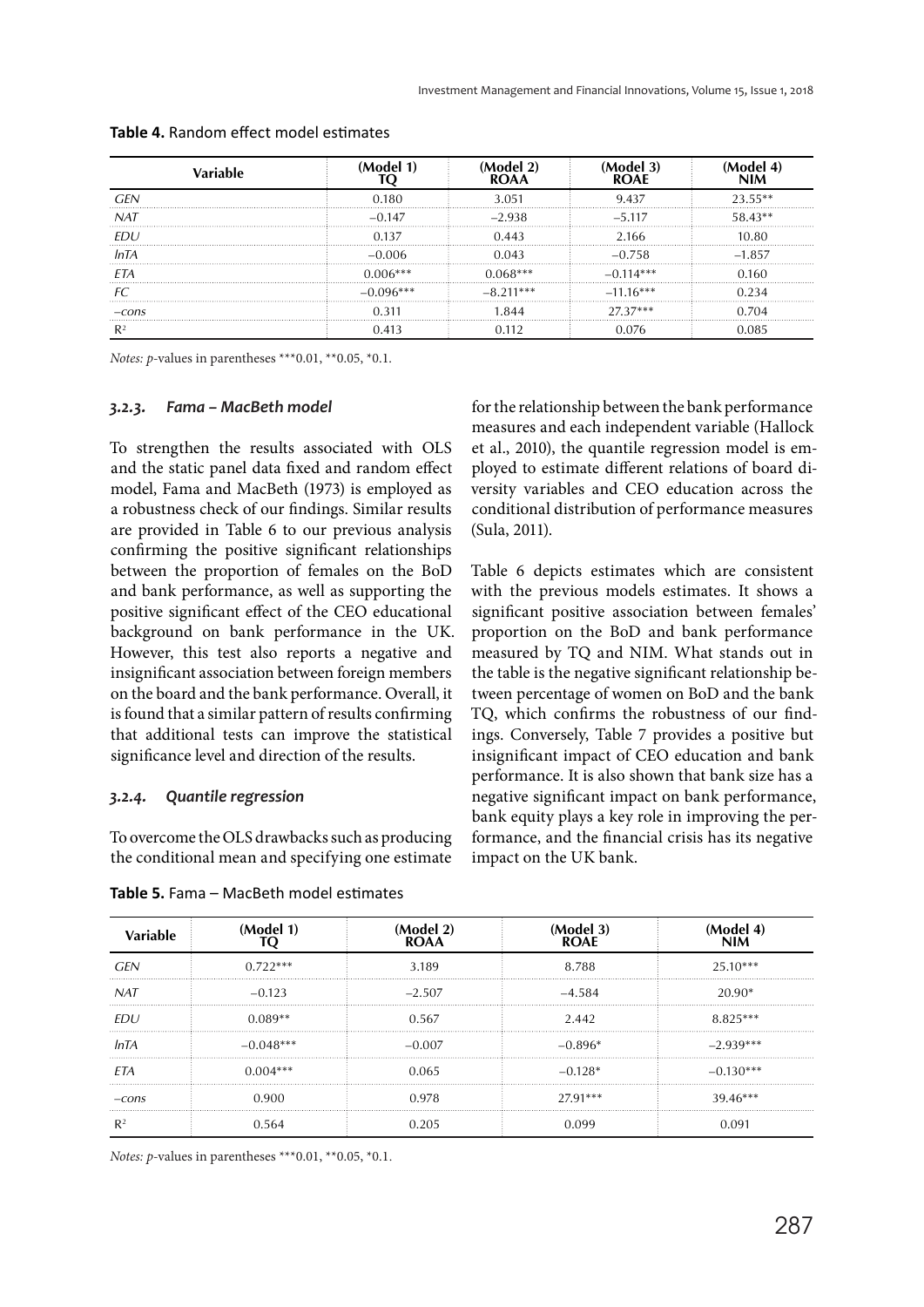| Variable   | (Model 1) TQ | (Model 2) ROAA | (Model 3) ROAE | (Model 4) NIM |
|------------|--------------|----------------|----------------|---------------|
| GEN        | $0.262***$   | 2.275          | 5.478          | $4.661**$     |
| <b>NAT</b> | $-0.120**$   | $-0.636$       | $-6.198$       | $-0.612$      |
| <i>FDU</i> | 0.0257       | 0.105          | 0.140          | 0.361         |
| InTA       | $0.0203**$   | $-0.140$       | $-0.878**$     | $-0.336***$   |
| ETA        | $0.007***$   | $0.083***$     | $-0.125***$    | $-0.241***$   |
| FC.        | $-0.039*$    | $-0.966$       | $-8.121***$    | 0.0478        |
| $-cons$    | $0.435***$   | 2.736          | $32.11***$     | $7.325***$    |
| R2         | 0.526        | 0.156          | በ በ52          | 0.013         |

**Table 6.** Quantile regression model estimates

Notes: p-values in parentheses \*\*\*0.01, \*\*0.05, \*0.1.

# **CONCLUSION**

This paper analyzes the relationship between board gender diversity, nationality diversity, CEO educational background and bank financial performance using data of listed banks in the UK. It measures the bank performance using both market-based measure (TQ) and accounting-based measures (ROAA, ROAE, and NIM). Various econometrics techniques including OLS, static panel data models and the Fama and MacBeth (1973) test are used. Using a sample of 54 listed banks in the UK market with 535 observations over the study period from 2005 to 2015, our findings conclude that employing different econometric techniques besides more than one performance measure can provide different results at least on the level of significance for the study variables relationships.

Our analysis finds that board diversity and CEO education do matter with respect to bank governance and that it affects its financial performance. With respect to board diversity, our evidence indicates a positive association between female proportion on the BoD and the firm's financial performance measured by both accounting-based and market-based measures. Additionally, this study highlights that boards which contain a foreign minority in their directors may face domestic barriers such as awareness of the industry regulation or the overall work performance which may make them less likely to have a positive effect on the decision-making process. It also recommends that government and policymakers in the UK should give more attention to CEO educational background and check that candidates have a proper business education which will enable them to enhance decision making and guarantee a strong financial system. It also reports a negative relationship between the bank size represented in its total assets and the bank financial performance. While it is evident that UK banks have been affected throughout the financial crisis period, the findings also suggest that the bank capital plays a significant positive role in improving bank financial performance.

This research provides both an academic and practical implications. It contributes to research concerned with how financial institutions should be managed following the Basel committee advice which called for more research in bank governance field. It also gives insights to policymakers in the UK banking industry on appointing a new board member or a bank CEO. It also encourages CEOs, directors and mangers to improve their educational capabilities to enhance their decision-making. Overall, this research helps in enhancing banks understanding in relation to the development of a corporate governance mechanism.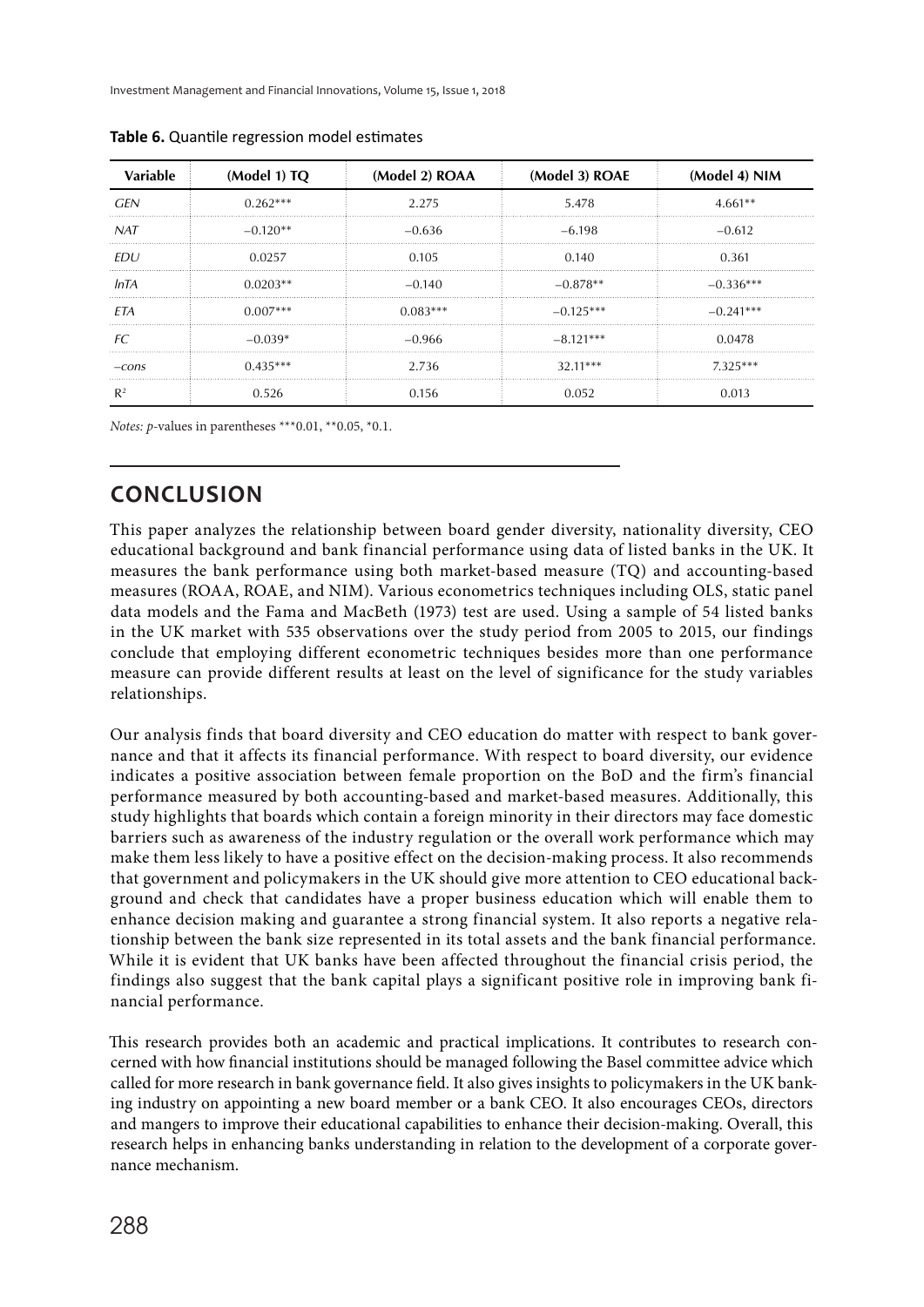# **REFERENCES**

- 1. Adams, R. B., & Ferreira, D. (2009). Women in the boardroom and their impact on governance and performance. Journal of Financial Economics, 94(2), 291- 309. https://doi.org/10.1016/j. jfineco.2008.10.007
- 2. Adams, R., & Mehran, H. (2003). Is bank holding company governance different? Economic Policy Review, 9(1), 123-142. Retrieved from https://www.newyorkfed.org/medialibrary/media/research/epr/2003/EPRvol9no1.pdf
- 3. Adams, R. B., & Mehran, H. (2012). Bank board structure and performance: Evidence for large bank holding companies. Journal of Financial Intermediation, 21(2), 243-267. https://doi.org/10.1016/j. jfi.2011.09.002
- 4. Bai, G., & Elyasiani, E. (2013). Bank stability and managerial compensation. Journal of Banking & Finance, 37(3), 799-813. https://doi.org/10.1016/j.jbankfin.2012.10.026
- 5. Barker III, V. L., & Mueller, G. C. (2002). CEO characteristics and firm R&D spending. Management Science, 48(6), 782-801. https://doi. org/10.1287/mnsc.48.6.782.187
- 6. Bart, C., & McQueen, G. (2013). Why women make better directors. International Journal of Business Governance and Ethics, 8(1), 93-99. https://doi.org/10.1504/ IJBGE.2013.052743
- 7. Basel Committee, F. S. (2010), Basel committee on banking supervision, 2010, Assessing the Macroeconomic Impact of the Transition to Stronger Capital and Liquidity Requirements, BCBS. Retrieved from https://www.bis. org/publ/othp10.pdf
- 8. Beber, A., & Fabbri, D. (2012). Who times the foreign exchange market? Corporate speculation and CEO characteristics. Journal of Corporate Finance, 18(5), 1065- 1087. https://doi.org/10.1016/j. jcorpfin.2012.07.004
- 9. Becker, G. S. (1964). The Theory of Human Capital: A Theoretical and Empirical Analysis. New York: Colombia University. Retrieved

from http://press.uchicago.edu/ ucp/books/book/chicago/H/ bo3684031.html

- 10. Berger, A. N., Kick, T., & Schaeck, K. (2014). Executive board composition and bank risk taking. Journal of Corporate Finance, 28, 48-65. https://doi.org/10.1016/j. jcorpfin.2013.11.006
- 11. Bhagat, S., Bolton, B. J., & Subramanian, A. (2010). CEO education, CEO turnover, and firm performance. SSRN eLibrary. http://dx.doi.org/10.2139/ ssrn.1670219
- 12. Boulouta, I. (2013). Hidden connections: The link between board gender diversity and corporate social performance. Journal of Business Ethics, 113(2), 185-197. https://doi.org/10.1007/ s10551-012-1293-7
- 13. Brammer, S., Millington, A., & Pavelin, S. (2007). Gender and ethnic diversity among UK corporate boards. Corporate Governance: An International Review, 15(2), 393-403. https:// doi.org/10.1111/j.1467- 8683.2007.00569.x
- 14. Campbell, K., & Mínguez-Vera, A. (2008). Gender diversity in the boardroom and firm financial performance. Journal of Business Ethics, 83(3), 435-451. https://doi. org/10.1007/s10551-007-9630-y
- 15. Carpenter, M. A., Sanders, W. G., & Gregersen, H. B. (2001). Bundling human capital with organizational context: The impact of international assignment experience on multinational firm performance and CEO pay. Academy of Management Journal, 44(3), 493-511. https://doi. org/10.2307/3069366
- 16. Carter, D. A., D'Souza, F., Simkins, B. J., & Simpson, W. G. (2010). The gender and ethnic diversity of US boards and board committees and firm financial performance. Corporate Governance: An International Review, 18(5), 396-414. https://doi.org/10.1111/ j.1467-8683.2010.00809.x
- 17. Carter, D. A., Simkins, B. J., & Simpson, W. G. (2003). Corporate

governance, board diversity, and firm value. Financial Review, 38(1), 33-53. Retrieved from http://library.pcw.gov.ph/sites/ default/files/corporate%20governance,%20board%20diversity.pdf

- 18. Choi, J. J., Park, S. W., & Yoo, S. S. (2007). The value of outside directors: Evidence from corporate governance reform in Korea. Journal of Financial and Quantitative Analysis, 42(4), 941-962. https://doi.org/10.1017/ S0022109000003458
- 19. Clark, T. S., & Linzer, D. A. (2015). Should I use fixed or random effects? Political Science Research and Methods, 3(2), 399-408. https://doi.org/10.1017/ psrm.2014.32
- 20. Dezsö, C. L., & Ross, D. G. (2012). Does female representation in top management improve firm performance? A panel data investigation. Strategic Management Journal, 33(9), 1072-1089. https:// doi.org/10.1002/smj.1955
- 21. Douma, S., George, R., & Kabir, R. (2006). Foreign and domestic ownership, business groups, and firm performance: Evidence from a large emerging market. Strategic Management Journal, 27(7), 637-657. https://doi.org/10.1002/ smj.535
- 22. Erkens, D. H., Hung, M., & Matos, P. (2012). Corporate governance in the 2007–2008 financial crisis: Evidence from financial institutions worldwide. Journal of Corporate Finance, 18(2), 389-411. https://doi.org/10.1016/j.jcorpfin.2012.01.005
- 23. Falato, A., Li, D., & Milbourn, T. (2015). Which skills matter in the market for CEOs? Evidence from pay for CEO credentials. Management Science, 61(12), 2845-2869. https://doi. org/10.1287/mnsc.2014.2024
- 24. Fama, E. F., & MacBeth, J. D. (1973). Risk, return, and equilibrium: Empirical tests. Journal of Political Economy, 81(3), 607-636. https://doi. org/10.1086/260061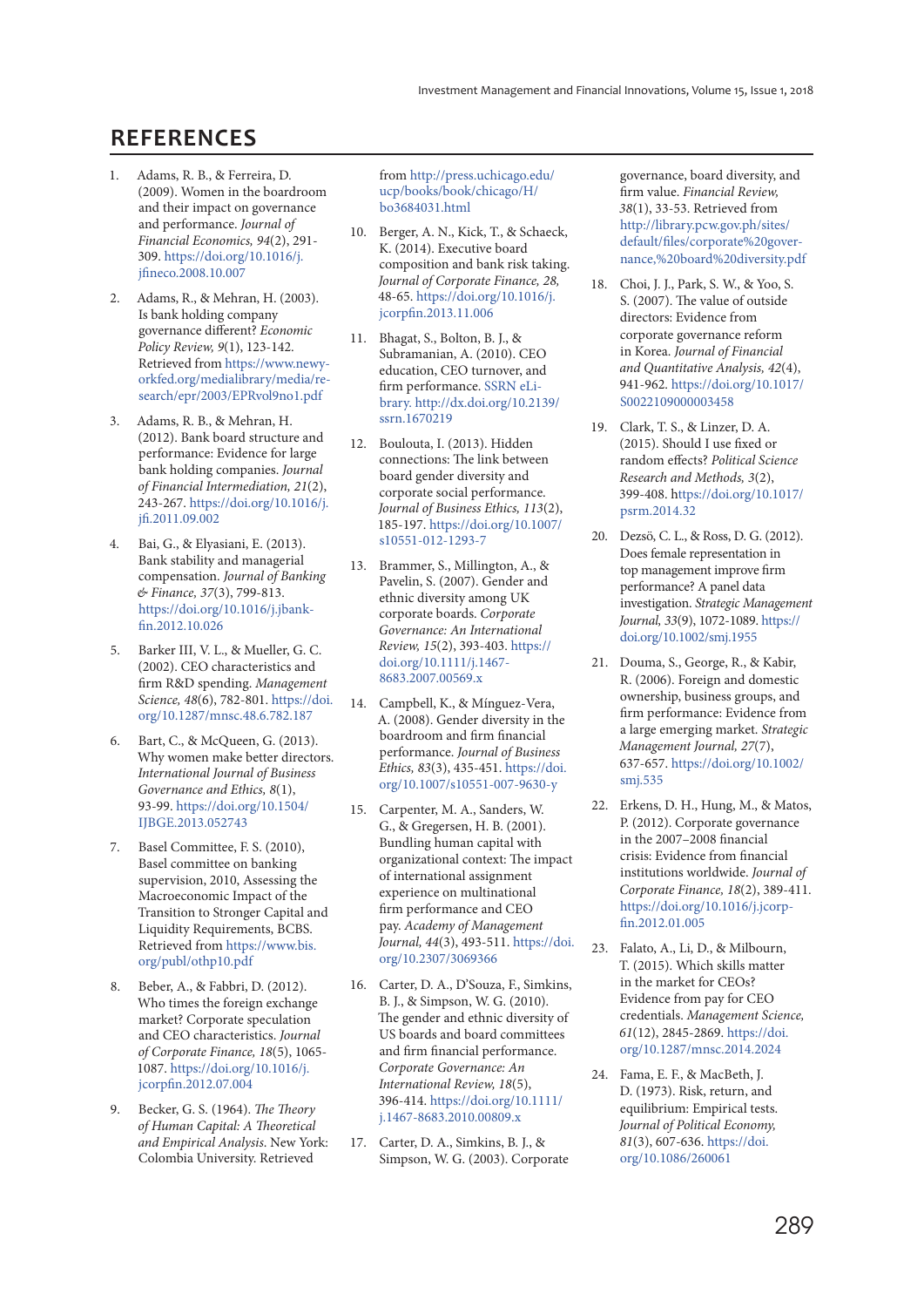- 25. Fiedler, F. E. (1964). A contingency model of leadership effectiveness. Advances in Experimental Social Psychology, 1, 149-190. https://doi.org/10.1016/ S0065-2601(08)60051-9
- 26. Fogel, K. S., Lee, K. K., Lee, W. Y., & Palmberg, J. (2013). Foreign direct investors as change agents: The Swedish firm experience. Corporate Governance: An International Review, 21(6), 516- 534. https://doi.org/10.1111/ corg.12035
- 27. García-Meca, E., García-Sánchez, I. M., & Martínez-Ferrero, J. (2015). Board diversity and its effects on bank performance: An international analysis. Journal of Banking & Finance, 53, 202-214. https://doi.org/10.1016/j.jbankfin.2014.12.002
- 28. Gottesman, A. A., & Morey, M. R. (2015). CEO educational background and firm financial performance. SSRN eLibrary. Retrieved from https://papers.ssrn. com/sol3/papers.cfm?abstract\_ id=2693079
- 29. Graham, J. R., Li, S., & Qiu, J. (2011). Managerial attributes and executive compensation. The Review of Financial Studies, 25(1), 144-186. https://doi.org/10.1093/ rfs/hhr076
- 30. Gregory‐Smith, I., Main, B. G., & O'Reilly, C. A. (2014). Appointments, pay and performance in UK boardrooms by gender. The Economic Journal, 124(574), 109-128. https://doi. org/10.1111/ecoj.12102
- 31. Hallock, K. F., Madalozzo, R., & Reck, C. G. (2010). CEO Pay‐ For‐Performance Heterogeneity Using Quantile Regression. Financial Review, 45(1), 1-19. https://doi.org/10.1111/j.1540- 6288.2009.00235.x
- 32. Haslam, S. A., Ryan, M. K., Kulich, C., Trojanowski, G., & Atkins, C. (2010). Investing with prejudice: The relationship between women's presence on company boards and objective and subjective measures of company performance. British Journal of Management, 21(2), 484-497. https://doi.org/10.1111/ j.1467-8551.2009.00670.x
- 33. Hillman, A. J., Cannella Jr, A. A., & Harris, I. C. (2002). Women and racial minorities in the boardroom: How do directors differ? Journal of Management, 28(6), 747-763. https://doi.org/10.1016/S0149- 2063(02)00192-7
- 34. Hutchinson, M., Mack, J., & Plastow, K. (2015). Who selects the 'right'directors? An examination of the association between board selection, gender diversity and outcomes. Accounting and Finance, 55(4), 1071-1103. https://doi. org/10.1111/acfi.12082
- 35. Jalbert, T., Rao, R. P., & Jalbert, M. (2002). Does school matter? An empirical analysis of CEO education, compensation, and firm performance. SSRN eLibrary. Retrieved from https://papers.ssrn. com/sol3/papers.cfm?abstract\_  $id = 1461643$
- 36. Jensen, M. C., & Meckling, W. H. (1976). Theory of the firm: Managerial behaviour, agency costs and ownership structure. Journal of Financial Economics, 3(4), 305-360. https://doi. org/10.1016/0304-405X(76)90026- X
- 37. Kim, B., Burns, M. L., & Prescott, J. E. (2009). The strategic role of the board: The impact of board structure on top management team strategic action capability. Corporate Governance: An International Review, 17(6), 728-743. https://doi.org/10.1111/ j.1467-8683.2009.00775.x
- 38. King, T., Srivastav, A., & Williams, J. (2016). What's in an education? Implications of CEO education for bank performance. Journal of Corporate Finance, 37, 287-308. https://doi.org/10.1016/j.jcorpfin.2016.01.003
- 39. Lawal, B. (2012). Board dynamics and corporate performance: Review of literature, and empirical challenges. International Journal of Economics and Finance, 4(1), 22-35. http://dx.doi.org/10.5539/ ijef.v4n1p22
- 40. Levine, R. (2004). The corporate governance of banks: A concise discussion of

concepts and evidence. World Bank Publications, WP3404. Retrieved from http://documents.worldbank.org/curated/ en/657281468780585802/pdf/ WPS3404.pdf

- 41. Liang, Q., Xu, P., & Jiraporn, P. (2013). Board characteristics and Chinese bank performance. Journal of Banking and Finance, 37(8), 2953-2968. https:// doi.org/10.1016/j.jbankfin.2013.04.018
- 42. Liu, Y., Wei, Z., & Xie, F. (2014). Do women directors improve firm performance in China? Journal of Corporate Finance, 28, 169-184. https://doi.org/10.1016/j.jcorpfin.2013.11.016
- 43. Macey, J. R., & O'Hara, M. (2016). Bank corporate governance: A proposal for the post-crisis world. Economic Policy Review, 22(Aug), 85-105. Retrieved from https:// papers.ssrn.com/sol3/papers. cfm?abstract\_id=2828076
- 44. Marinova, J., Plantenga, J., & Remery, C. (2016). Gender diversity and firm performance: Evidence from Dutch and Danish boardrooms. The International Journal of Human Resource Management, 27(15), 1777-1790. https://doi.org/10.1080/09585192. 2015.1079229
- 45. Masulis, R. W., Wang, C., & Xie, F. (2012). Globalizing the boardroom—The effects of foreign directors on corporate governance and firm performance. Journal of Accounting and Economics, 53(3), 527-554. https://doi.org/10.1016/j. jacceco.2011.12.003
- 46. Miller, D., Xu, X., & Mehrotra, V. (2015). When is human capital a valuable resource? The performance effects of Ivy League selection among celebrated CEOs. Strategic Management Journal, 36(6), 930-944. https://doi. org/10.1002/smj.2251
- 47. Mínguez Vera, A., & Campbell, K. (2007). The Influence of Gender on Spanish Boards of Directors: An Empirical Analysis. Instituto Valenciano de Investigaciones Económicas, SA (Ivie). Retrieved from https://econpapers.repec.org/ paper/iviwpasec/2007-08.htm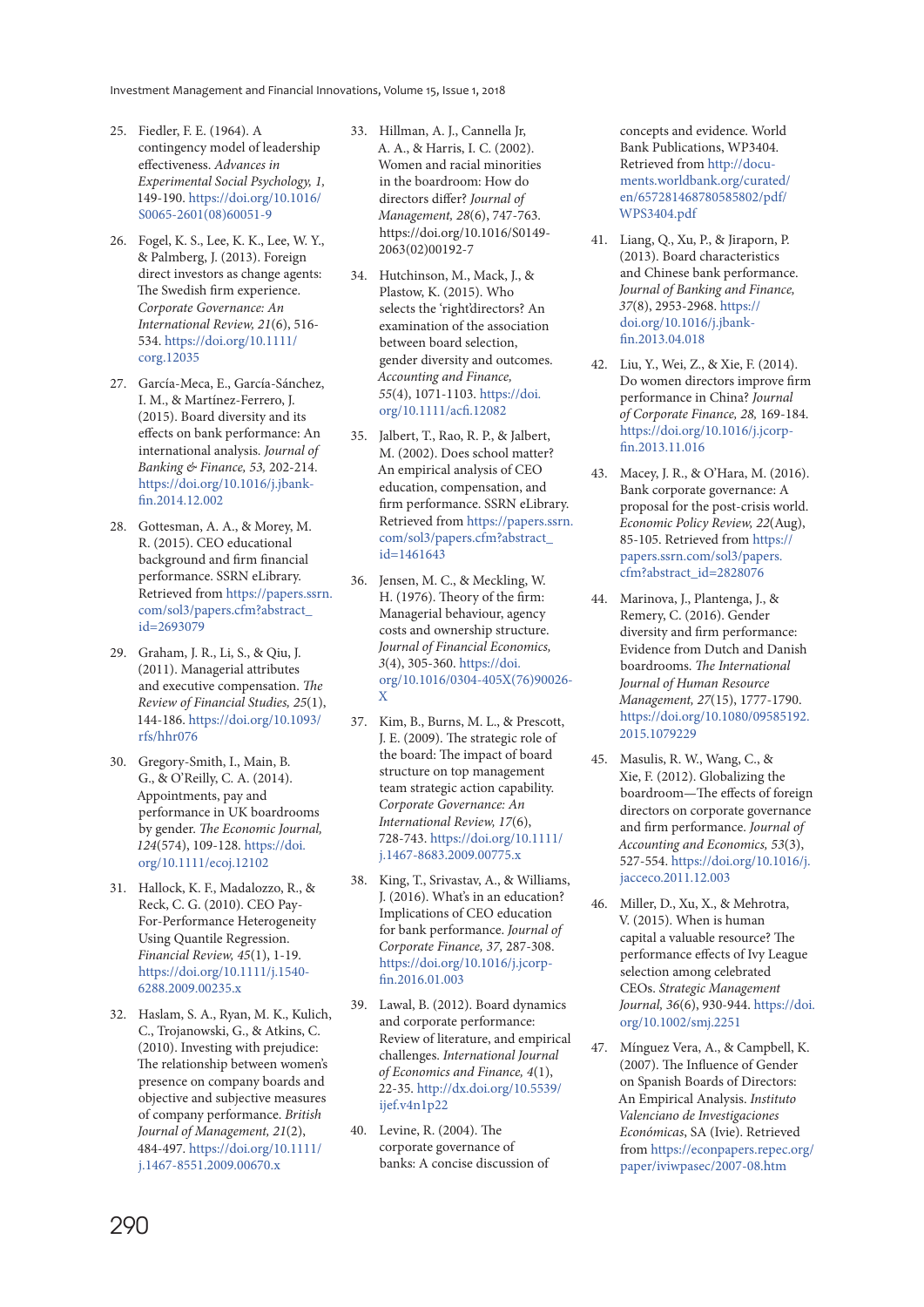- 48. Nielsen, S., & Huse, M. (2010). The contribution of women on boards of directors: Going beyond the surface. Corporate Governance: An International Review, 18(2), 136-148. https://doi.org/10.1111/ j.1467-8683.2010.00784.x
- 49. Nielsen, S., & Huse, M. (2010). Women directors' contribution to board decision‐making and strategic involvement: The role of equality perception. European Management Review, 7(1), 16- 29. https://doi.org/10.1057/ emr.2009.27
- 50. Oxelheim, L., & Randøy, T. (2003). The impact of foreign board membership on firm value. Journal of Banking and Finance, 27(12), 2369-2392. https://doi.org/10.1016/S0378- 4266(02)00395-3
- 51. Pathan, S., & Faff, R. (2013). Does board structure in banks really affect their performance? Journal of Banking and Finance, 37(5), 1573-1589. https://doi.org/10.1016/j. jbankfin.2012.12.016
- 52. Ruigrok, W., Peck, S., & Tacheva, S. (2007). Nationality and gender diversity on Swiss corporate boards. Corporate Governance: An International Review, 15(4), 546-557. https://doi.org/10.1111/ j.1467-8683.2007.00587.x
- 53. Salancik, G. R., & Pfeffer, J. (1978). A social information processing approach to job attitudes and task design. Administrative Science Quarterly, 23(2), 224-253. https:// doi.org/10.2307/2392563
- 54. Shehata, N., Salhin, A., & El-Helaly, M. (2017). Board diversity

and firm performance: evidence from the UK SMEs. Applied Economics, 49(48), 1-16. https:// doi.org/10.1080/00036846.2017.1 293796

- 55. Sherif, M., & Anwar, S. (2016). Board structure, gender diversity and bank performance in emerging markets: Evidence from the MENA region'. The Institute of Small Business and Entrepreneurship (ISBE). Retrieved from https://www.researchgate. net/profile/Mo\_Sherif2/publication/299445582\_Board\_Structure Gender\_Diversity\_and\_Bank\_Performance\_in\_Emerging\_Markets\_ Evidence\_from\_the\_MENA\_Region/ links/57a8728308ae0107eee43d5f.pdf
- 56. Smith, N., Smith, V., & Verner, M. (2006). Do women in top management affect firm performance? A panel study of 2,500 Danish firms. International Journal of Productivity and Performance Management, 55(7), 569-593. https://doi. org/10.1108/17410400610702160
- 57. Sula, O. (2011). Demand for international reserves in developing nations: A quantile regression approach. Journal of International Money and Finance, 30(5), 764-777. https:// doi.org/10.1016/j.jimonfin.2011.05.001
- 58. Taylor, J. B. (2009). The financial crisis and the policy responses: An empirical analysis of what went wrong. National Bureau of Economic Research, WP14631. https://doi.org/10.3386/w14631
- 59. Terjesen, S., Sealy, R., & Singh, V. (2009). Women directors on corporate boards: A review

and research agenda. Corporate Governance: An International Review, 17(3), 320-337. https:// doi.org/10.1111/j.1467- 8683.2009.00742.x

- 60. Upadhyay, A., & Zeng, H. (2014). Gender and ethnic diversity on boards and corporate information environment. Journal of Business Research, 67(11), 2456-2463. https://doi.org/10.1016/j. jbusres.2014.03.005
- 61. Veltrop, D. B., Hermes, N., Postma, T. J., & Haan, J. (2015). A tale of two factions: Why and when factional demographic Faultline's hurt board performance. Corporate Governance: An International Review, 23(2), 145- 160. https://doi.org/10.1111/ corg.12098
- 62. Wagana, D. M., & Nzulwa, J. D. (2016). Corporate governance, board gender diversity and corporate performance: A critical review of literature. European Scientific Journal, ESJ, 12(7), 221- 233. http://dx.doi.org/10.19044/ esj.2016.v12n7p221
- 63. Westphal, J. D., & Milton, L. P. (2000). How experience and network ties affect the influence of demographic minorities on corporate boards? Administrative Science Quarterly, 45(2), 366-398. Retrieved from http:// journals.sagepub.com/doi/ pdf/10.2307/2667075
- 64. Zelechowski, D. D., & Bilimoria, D. (2004). Characteristics of women and men corporate inside directors in the US. Corporate Governance: An International Review, 12(3), 337-342. https:// doi.org/10.1111/j.1467- 8683.2004.00374.x